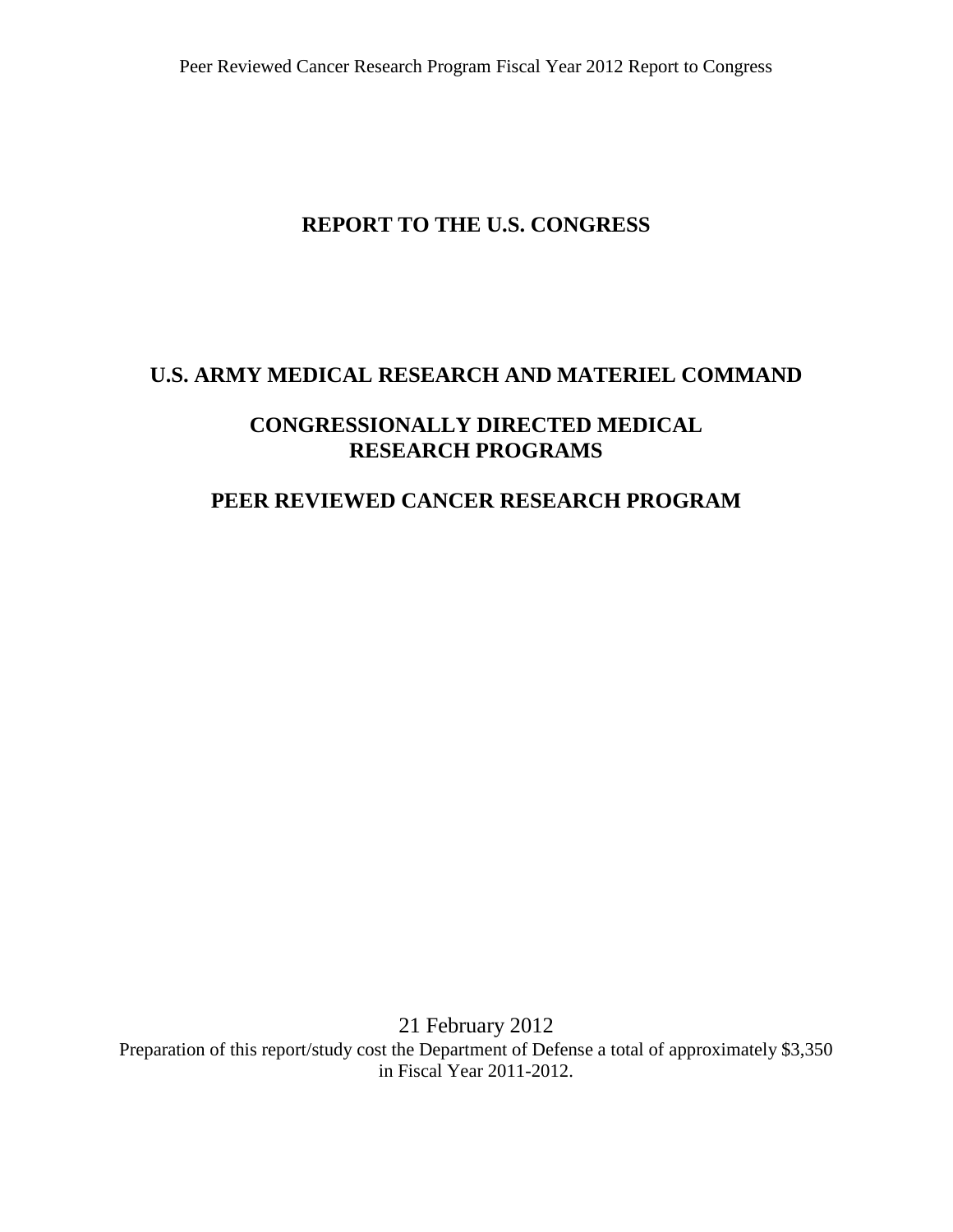|                                                                                                                                                                                                                                                                                                                                                                                                                                                                                                                                                                                                                                                                                                                                                                                                                                                                    | <b>Report Documentation Page</b>                                                               |                              | Form Approved<br>OMB No. 0704-0188                  |                                           |                           |  |  |  |
|--------------------------------------------------------------------------------------------------------------------------------------------------------------------------------------------------------------------------------------------------------------------------------------------------------------------------------------------------------------------------------------------------------------------------------------------------------------------------------------------------------------------------------------------------------------------------------------------------------------------------------------------------------------------------------------------------------------------------------------------------------------------------------------------------------------------------------------------------------------------|------------------------------------------------------------------------------------------------|------------------------------|-----------------------------------------------------|-------------------------------------------|---------------------------|--|--|--|
| Public reporting burden for the collection of information is estimated to average 1 hour per response, including the time for reviewing instructions, searching existing data sources, gathering and<br>maintaining the data needed, and completing and reviewing the collection of information. Send comments regarding this burden estimate or any other aspect of this collection of information,<br>including suggestions for reducing this burden, to Washington Headquarters Services, Directorate for Information Operations and Reports, 1215 Jefferson Davis Highway, Suite 1204, Arlington<br>VA 22202-4302. Respondents should be aware that notwithstanding any other provision of law, no person shall be subject to a penalty for failing to comply with a collection of information if it<br>does not display a currently valid OMB control number. |                                                                                                |                              |                                                     |                                           |                           |  |  |  |
| 1. REPORT DATE<br>21 FEB 2012                                                                                                                                                                                                                                                                                                                                                                                                                                                                                                                                                                                                                                                                                                                                                                                                                                      |                                                                                                | 2. REPORT TYPE               | <b>3. DATES COVERED</b><br>00-00-2012 to 00-00-2012 |                                           |                           |  |  |  |
| <b>4. TITLE AND SUBTITLE</b>                                                                                                                                                                                                                                                                                                                                                                                                                                                                                                                                                                                                                                                                                                                                                                                                                                       | 5a. CONTRACT NUMBER                                                                            |                              |                                                     |                                           |                           |  |  |  |
|                                                                                                                                                                                                                                                                                                                                                                                                                                                                                                                                                                                                                                                                                                                                                                                                                                                                    | Peer Reviewed Cancer Research Program Fiscal Year 2012 Report to                               |                              |                                                     | <b>5b. GRANT NUMBER</b>                   |                           |  |  |  |
| <b>Congress</b>                                                                                                                                                                                                                                                                                                                                                                                                                                                                                                                                                                                                                                                                                                                                                                                                                                                    | 5c. PROGRAM ELEMENT NUMBER                                                                     |                              |                                                     |                                           |                           |  |  |  |
| 6. AUTHOR(S)                                                                                                                                                                                                                                                                                                                                                                                                                                                                                                                                                                                                                                                                                                                                                                                                                                                       | <b>5d. PROJECT NUMBER</b>                                                                      |                              |                                                     |                                           |                           |  |  |  |
|                                                                                                                                                                                                                                                                                                                                                                                                                                                                                                                                                                                                                                                                                                                                                                                                                                                                    |                                                                                                | <b>5e. TASK NUMBER</b>       |                                                     |                                           |                           |  |  |  |
|                                                                                                                                                                                                                                                                                                                                                                                                                                                                                                                                                                                                                                                                                                                                                                                                                                                                    |                                                                                                |                              |                                                     | <b>5f. WORK UNIT NUMBER</b>               |                           |  |  |  |
| 7. PERFORMING ORGANIZATION NAME(S) AND ADDRESS(ES)<br>8. PERFORMING ORGANIZATION<br><b>REPORT NUMBER</b><br><b>U.S. Army Medical Research and Materiel Command, Congressionally</b><br>Directed Medical Research Programs (CDMRP), 1077 Patchel Street, Fort<br>Detrick, MD, 21702-5024                                                                                                                                                                                                                                                                                                                                                                                                                                                                                                                                                                            |                                                                                                |                              |                                                     |                                           |                           |  |  |  |
|                                                                                                                                                                                                                                                                                                                                                                                                                                                                                                                                                                                                                                                                                                                                                                                                                                                                    | 9. SPONSORING/MONITORING AGENCY NAME(S) AND ADDRESS(ES)                                        |                              |                                                     | 10. SPONSOR/MONITOR'S ACRONYM(S)          |                           |  |  |  |
|                                                                                                                                                                                                                                                                                                                                                                                                                                                                                                                                                                                                                                                                                                                                                                                                                                                                    |                                                                                                |                              |                                                     | 11. SPONSOR/MONITOR'S REPORT<br>NUMBER(S) |                           |  |  |  |
|                                                                                                                                                                                                                                                                                                                                                                                                                                                                                                                                                                                                                                                                                                                                                                                                                                                                    | 12. DISTRIBUTION/AVAILABILITY STATEMENT<br>Approved for public release; distribution unlimited |                              |                                                     |                                           |                           |  |  |  |
| <b>13. SUPPLEMENTARY NOTES</b>                                                                                                                                                                                                                                                                                                                                                                                                                                                                                                                                                                                                                                                                                                                                                                                                                                     |                                                                                                |                              |                                                     |                                           |                           |  |  |  |
| 14. ABSTRACT                                                                                                                                                                                                                                                                                                                                                                                                                                                                                                                                                                                                                                                                                                                                                                                                                                                       |                                                                                                |                              |                                                     |                                           |                           |  |  |  |
| <b>15. SUBJECT TERMS</b>                                                                                                                                                                                                                                                                                                                                                                                                                                                                                                                                                                                                                                                                                                                                                                                                                                           |                                                                                                |                              |                                                     |                                           |                           |  |  |  |
| <b>16. SECURITY CLASSIFICATION OF:</b>                                                                                                                                                                                                                                                                                                                                                                                                                                                                                                                                                                                                                                                                                                                                                                                                                             |                                                                                                |                              | <b>17. LIMITATION OF</b>                            | 18. NUMBER                                | 19a. NAME OF              |  |  |  |
| a. REPORT<br>unclassified                                                                                                                                                                                                                                                                                                                                                                                                                                                                                                                                                                                                                                                                                                                                                                                                                                          | b. ABSTRACT<br>unclassified                                                                    | c. THIS PAGE<br>unclassified | <b>ABSTRACT</b><br>Same as<br><b>Report (SAR)</b>   | OF PAGES<br>24                            | <b>RESPONSIBLE PERSON</b> |  |  |  |

**Standard Form 298 (Rev. 8-98)**<br>Prescribed by ANSI Std Z39-18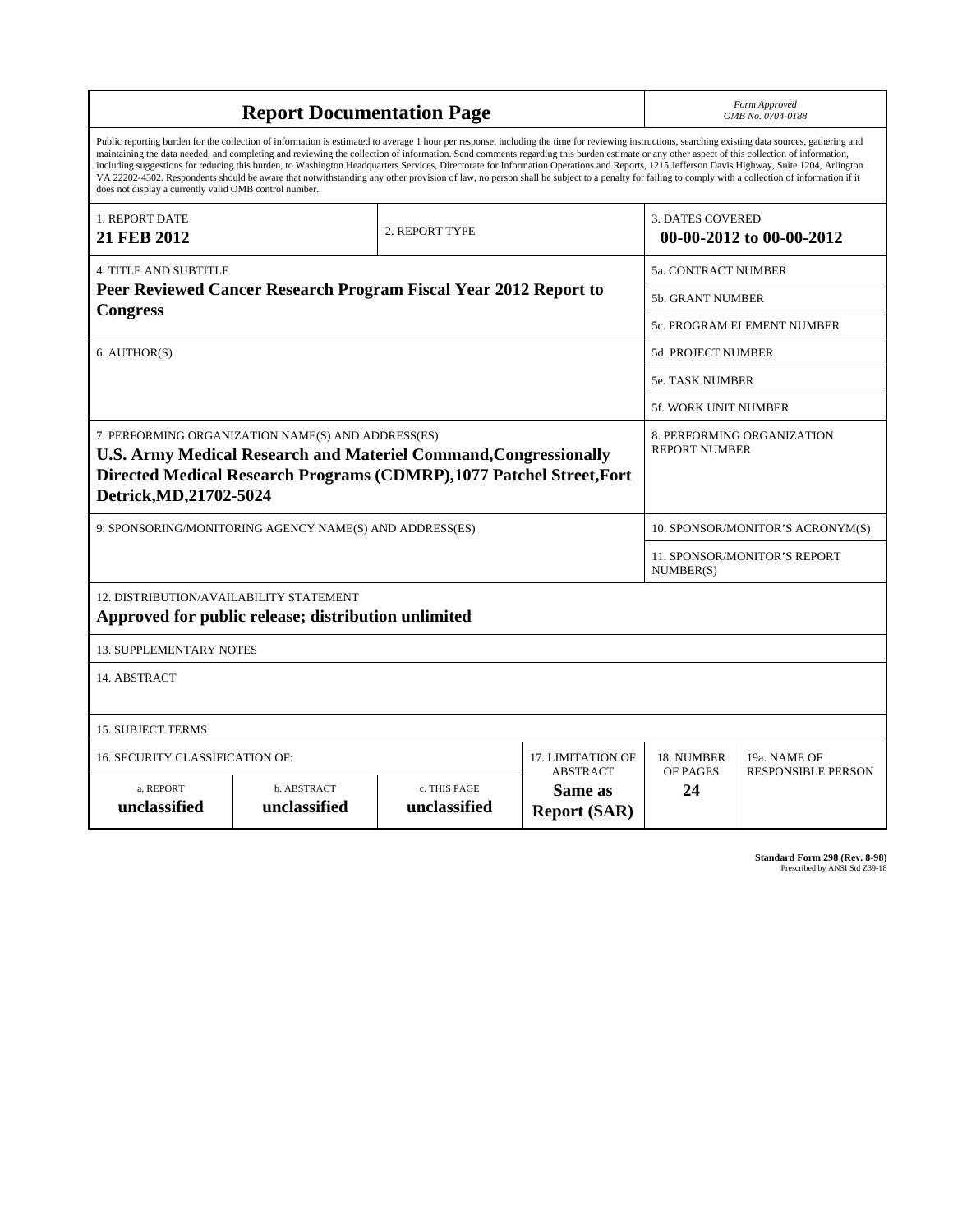# **Peer Reviewed Cancer Research Program Report to Congress**

## **TABLE OF CONTENTS**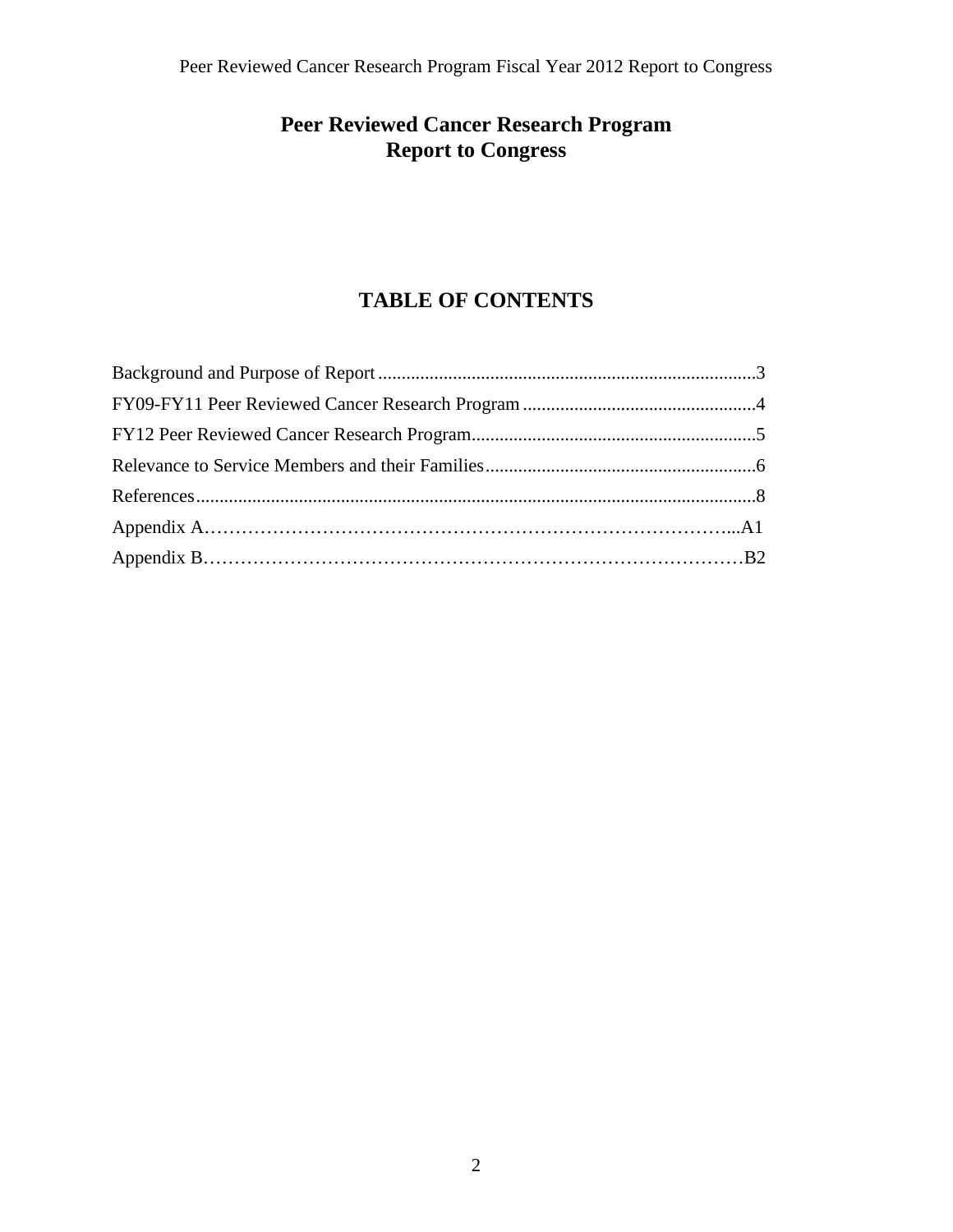#### **BACKGROUND and PURPOSE OF REPORT**

The U.S. Army Medical Research and Materiel Command (USAMRMC) is a major subordinate Command of the U.S. Army Medical Command. The USAMRMC manages biomedical research and development programs that are part of the Department of Defense (DoD). Congressional appropriations totaling over \$6 billion for fiscal years 1992 to 2012 (FY92-FY12) assigned to the USAMRMC are managed by the office of the Congressionally Directed Medical Research Programs (CDMRP), a subordinate organization within the USAMRMC. Biomedical research supported by these funds include research in breast, prostate, lung, ovarian, melanoma and genetic cancers; pediatric brain tumors, neurofibromatosis; tuberous sclerosis complex; autism; Gulf War illness; psychological health and traumatic brain injury; deployment-related medical; and other research. The CDMRP is responsible for planning, coordinating, integrating, programming, budgeting, and executing the research programs. The CDMRP's flexible execution and management cycle includes the receipt of annual congressional appropriations, new research programs stakeholders meeting, vision setting, release of request for preproposals or applications, preproposal screening and invitation to submit full applications, full applications receipt and review, recommendation of grants for funding, and oversight of research grants.

Following receipt of appropriations, each program's Integration Panel, an external advisory board of leading scientists, clinicians, military members, and disease survivors (consumers), recommends an investment strategy for the upcoming year that meets the unique needs of the research field, consumer community, and the military. The investment strategy is unique to each program and to each fiscal year cycle. By revisiting the investment strategy yearly, the program is able to explore innovative scientific ideas and research gaps spanning from basic laboratory science to clinical trials. Program announcements requesting research applications through specific award mechanisms are subsequently prepared and released. Integration Panel members are not allowed to be involved either as collaborators or participants in the application processes including, but not limited to, concept design, application development, and conduct of research.

To ensure that each program's research portfolio reflects not only the most meritorious science, but also the most programmatically relevant research, the CDMRP developed a unique application review model based upon recommendations from the Institute of Medicine (IOM) 1993 report.<sup>1</sup> The IOM recommended a two-tier review procedure for research applications composed of a scientific peer review and a separate programmatic review. The scientific peer review is conducted by an external panel recruited specifically for each peer review session. It involves the expertise of scientists, clinicians, and consumers. The peer review process includes evaluation of the applications based on a criterion process as delineated in the program announcements. Each application is judged on its own scientific and technical merit with respect to the described criteria. The second tier of review, the programmatic review, is conducted by the Integration Panel. The Integration Panel for each program is charged with reviewing the applications based on the scientific peer review ratings, a balanced portfolio, programmatic intent, and relevance to the congressional language. Scientifically sound applications that best meet the program's interests and goals are recommended to the Commanding General (CG), USAMRMC, for funding. Once the CG approves the funding recommendations, awards are made in the form of one- to five-year grants, contracts, or cooperative agreements, and assigned to Science Officers for full-cycle support of research and outcomes. The programs that comprise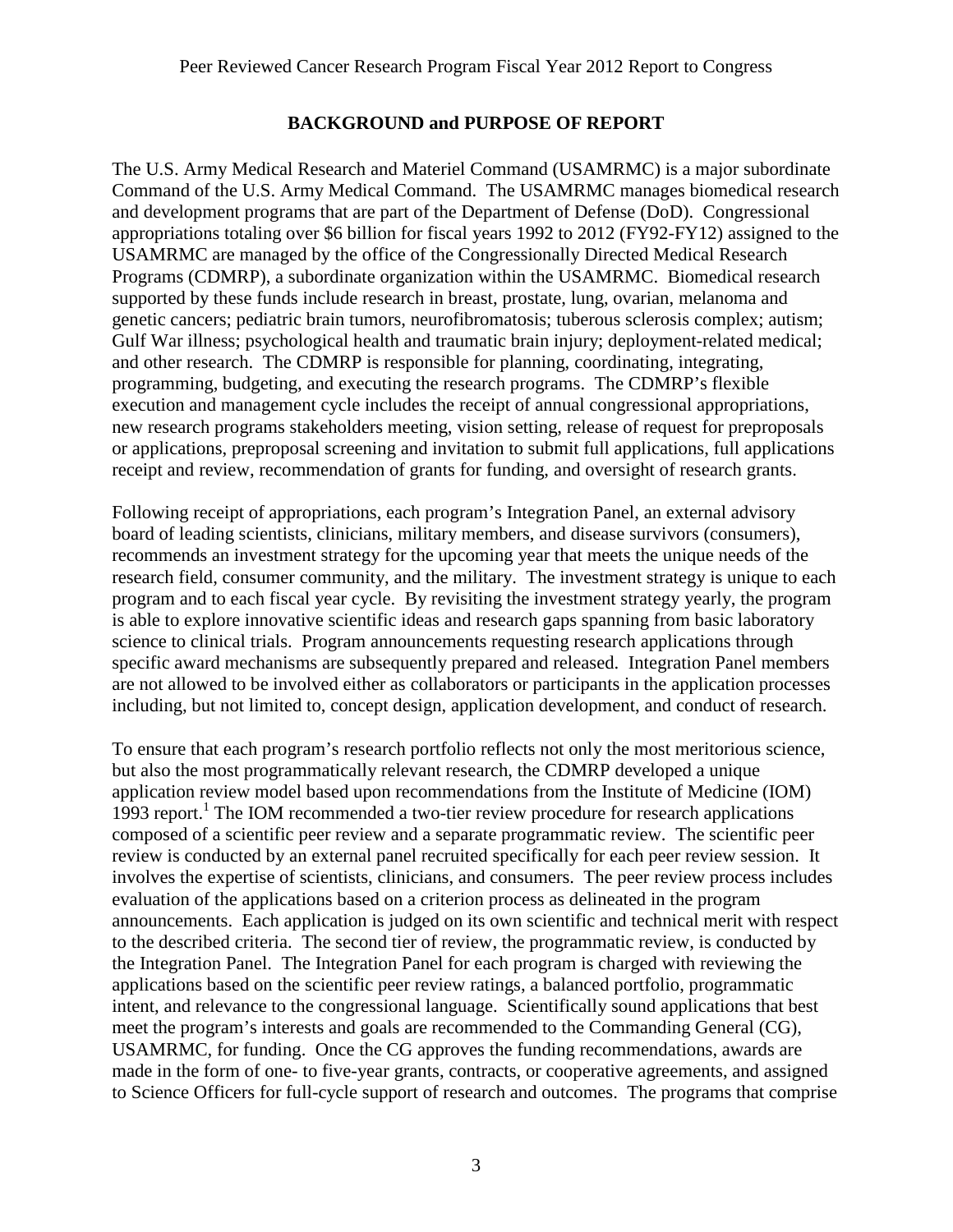the CDMRP are scientifically sound, innovative, and responsive to congressional intent and the needs of the public. The USAMRMC and CDMRP have been praised by the IOM, which issued a report in 1997 stating it was favorably impressed with the processes implemented by the CDMRP and supported its continuation.<sup>2</sup>

Funds were appropriated through Public Law 111-8 for the Peer-Reviewed Cancer Research Program (PRCRP) in Fiscal Year in 2009 at the amount of \$16 million (M). In November 2008, the PRCRP was assigned to the USAMRMC, and subsequently to the CDMRP, for execution by the Assistant Secretary of Defense for Health Affairs, Force Health Protection. Continuing in Fiscal Years 2010 and 2011 funds were appropriated through Public Laws 111-118 and 112-10 respectively for the PRCRP. Various committee reports or joint explanatory statements contained funding tables and Congressional language regarding these programs. For FY12 funds were appropriated through Public Law 112-74. The Military Construction and Veterans Affairs and Related Agencies Appropriations Act, 2012, Conference Report 112-331 requires a detailed status of the PRCRP for which an appropriation of \$12.8M was directed, including research progress, accomplishments, and relevance to service members and their families. This report provides a detailed status of the FY09-FY12 PRCRP cycle, research accomplishments, and the relevance of this type of research for U.S. military service members and their families.

#### **FY09-FY11 PEER REVIEWED CANCER RESEARCH PROGRAM**

Funds were appropriated through Public Law 111-8 for the PRCRP in FY09 at the amount of \$16M. The funds and directed research topic areas included \$4M for melanoma and other skin cancers as related to deployments of service members to areas of high exposure; \$2M for pediatric brain tumors within the field of childhood cancer research; \$8M for genetic cancer and its relation to exposure to the various environments that are unique to a military lifestyle; and \$2M for noninvasive cancer ablation treatment including selective targeting with nanoparticles. An inaugural stakeholders meeting was held on 23-24 February 2009 that included leading scientists, clinicians, military members, and consumers. Working groups from each topic area discussed gaps in scientific knowledge and research, consumer concerns, and military medicine. The PRCRP Integration Panel was established in April 2009 to conduct vision setting to review the recommendations made at the stakeholders meeting, to craft a vision and mission of the program, and to develop an investment strategy. The vision of the FY09 PRCRP was to improve quality of life by significantly decreasing the impact of cancer on service members, their families, and the American public. To attain this goal, the FY09 PRCRP mission was to foster groundbreaking research, team science, and partnerships for the development of better prevention, earlier detection, and more effective treatments for cancer. Several program announcements were released in June 2009. Following the two levels of review, 38 awards across the four different topic areas were approved by the CG, USAMRMC.

In FY10, \$15M of funds were appropriated through Public Law 111-118 for the PRCRP to fund cancer research not addressed in the breast, prostate, lung, and ovarian cancer research programs currently executed by the DoD and, specifically, the USAMRMC. Specific topics included melanoma and other skin cancers, pediatric brain tumors within the field of childhood cancer research, genetic cancer research and genomic medicine, kidney cancer, blood cancer, colorectal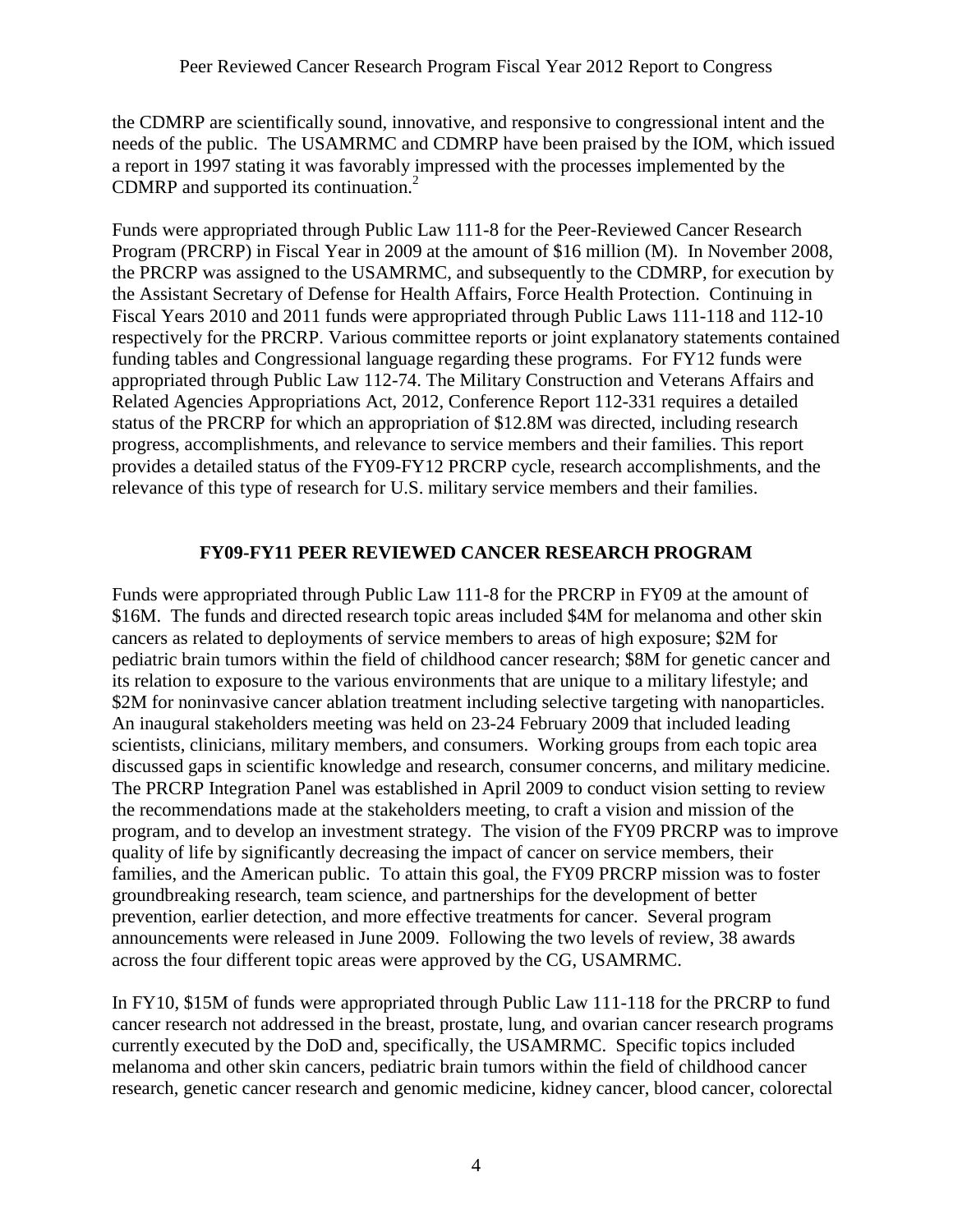cancer, *Listeria* vaccine for cancer, and radiation protection utilizing nanotechnology. An Integration Panel consisting of members of the FY09 PRCRP Integration Panel and new members to represent the congressional target areas was convened in March 2010. The Integration Panel recommended that the vision of the FY10 PRCRP remain unchanged from FY09, but that the mission be revised to read "to foster groundbreaking and collaborative research to accelerate progress in cancer prevention, detection, and therapeutic interventions." FY10 focus areas were defined for each topic area. Program announcements were released in May and June 2010. Relevance to military beneficiaries was required and reviewed at both peer and programmatic review. Following the two levels of review, 32 awards across the different topic areas were approved by the CG, USAMRMC.

In April 2011, funds were appropriated in the amount of \$16M for the PRCRP by the Public Law 112-10. The Congressional Record of the Senate dated 14 December 2010 specified topics areas of melanoma and other skin cancers, pediatric cancer research, genetic cancer research, kidney cancer, blood cancer, colorectal cancer, pancreatic cancer, mesothelioma, *Listeria* vaccine for infectious disease and cancer, and radiation protection utilizing nanotechnology. This was later revised to remove *Listeria* vaccine for infectious disease. Further clarification acknowledged the requirement for relevance to service members and their families and that the funding would be directed toward research on cancers not addressed in the breast, prostate, lung (with the exception of mesothelioma), and ovarian cancer research programs currently executed by the DoD and, specifically, the USAMRMC. Vision setting was held on 19 April 2011. The FY11 Integration Panel consisting of members of the FY10 PRCRP Integration Panel and new members to represent the congressional target areas was convened to discuss research gaps, community needs, focus areas, and an investment strategy. Program announcements were released in June and September of 2011. Full application receipt was in October and November 2011. Peer review is planned for January 2012, and programmatic review is planned for March 2012. The final recommendation for funding list will be sent to the CG, USAMRMC for approval and grant negotiations will ensue. Final award agreements for the FY11 PRCRP are expected no later than 30 September 2012.

#### **FY12 PEER REVIEWED CANCER RESEARCH PROGRAM**

For the current fiscal year (FY12), Military Construction and Veterans Affairs and Related Agencies Appropriations Act, 2012, Conference Report 112-331 requires a detailed status of the PRCRP for which \$12.8M was appropriated through Public Law 112-74, including research progress, accomplishments, and relevance to service members and their families. The committee provided funds directed to be used to conduct research in melanoma and other skin cancers, pediatric brain tumors, genetic cancer, pancreatic cancer, kidney cancer, blood cancer, colorectal cancer, mesothelioma, and *Listeria* vaccine for infectious disease and cancer. The DoD has been directed to submit a report to the congressional defense committees on the status of the PRCRP, and, for each research area, include the funding amount awarded, the progress of research, and the relevance to service members and their families.

Vision setting for FY12 PRCRP will be held in March 2012 with program announcements released in May and June 2012. Pre-application receipt will be in late July 2012. Pre-application screening will be planned for August/September 2012. Application receipt will be scheduled for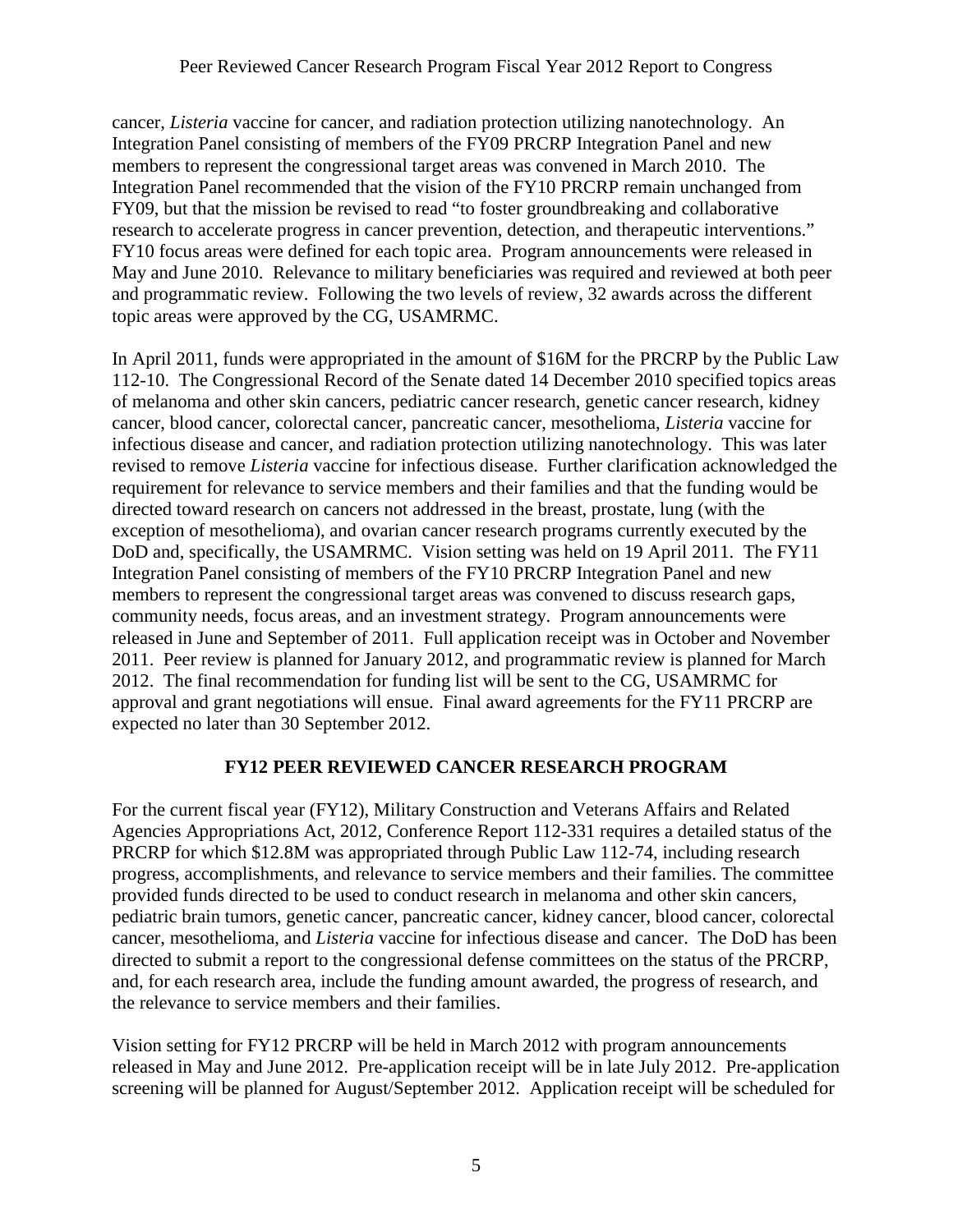November 2012 with peer review in January 2013. Programmatic review will be scheduled for March 2013, and award obligation will be no later than 30 September 2013.

#### **RESEARCH AREA INVESTMENT AND PROGRESS**

For FY09 and FY10, all assistance agreements have been made and funds obligated to the institutions. Research area investment is detailed in Appendix A. Research areas included are blood cancer, colorectal cancer, genetic cancer (and genomic medicine), kidney cancer, *Listeria*  vaccine for cancer, melanoma and other skin cancers, non-invasive cancer ablation, and pediatric brain tumor. In FY10, no applications in the research areas of radiation protection utilizing nanotechnology were recommended or selected for funding. Additionally, mesothelioma, pancreatic cancer, pediatric cancers (other than pediatric brain tumor research), and radiation protection utilizing nanotechnology are not included because review processes for the FY11 cycle have not been finalized.

A tabular summary of the proposed work and progress for each of the obligated awards for FY09 and FY10 is contained in Appendix B. The log number, topic area, last name of principal investigator, award amount, institution, title, research progress, and military relevance are noted for each FY09 and FY10 award. FY11 and FY12 funds will be awarded no later than 30 September 2012 and 30 September 2013, respectively. Research will be initiated according to the agreed upon start date, and the progress throughout the life cycle of the award will be monitored by Science Officers at the CDMRP.

#### **RELEVANCE TO SERVICE MEMBERS and THEIR FAMILIES**

The relevance of the PRCRP to service members and their families is determined by the impact of cancer on military service. Members of the military are exposed to hazardous environments due to the nature of their service and deployments and thus are at risk for the development of different types of cancers.<sup>3</sup> The Veterans Health Administration (VHA) identified malignancies that may be associated with military service (VHA-Directive 2003-34 Attachment B). The Automated Central Tumor Registry of the DoD published data demonstrating that the incidence of melanoma was higher in the U.S. military population in comparison to the U.S. general population.<sup>4</sup> A meta-analysis using published epidemiological data on cancer risk in male military pilots, civilian pilots, and flight attendants revealed a higher standardized incidence ratio for melanoma and other skin cancers in those with exposure to specific physical, chemical, or biological factors (electromagnetic fields, jet fuel, volatile organic materials, etc.).<sup>5</sup> In addition, studies of common military exposures, such as aircraft maintenance, have been associated with an increased risk of cancer.<sup>6</sup>

Yamane reported that the most frequent cancers diagnosed in Air Force service members between 1989 and 2002 were different from the general U.S. population, with a higher<sup>7,8</sup> incidence of melanoma, testicular, thyroid, cervical, and vulvar cancers in the Air Force population,<sup>7</sup> particularly cervical and vulvar cancer. Another review demonstrated a higher rate of prostate cancer in the military beneficiary population compared to the general population.<sup>9</sup>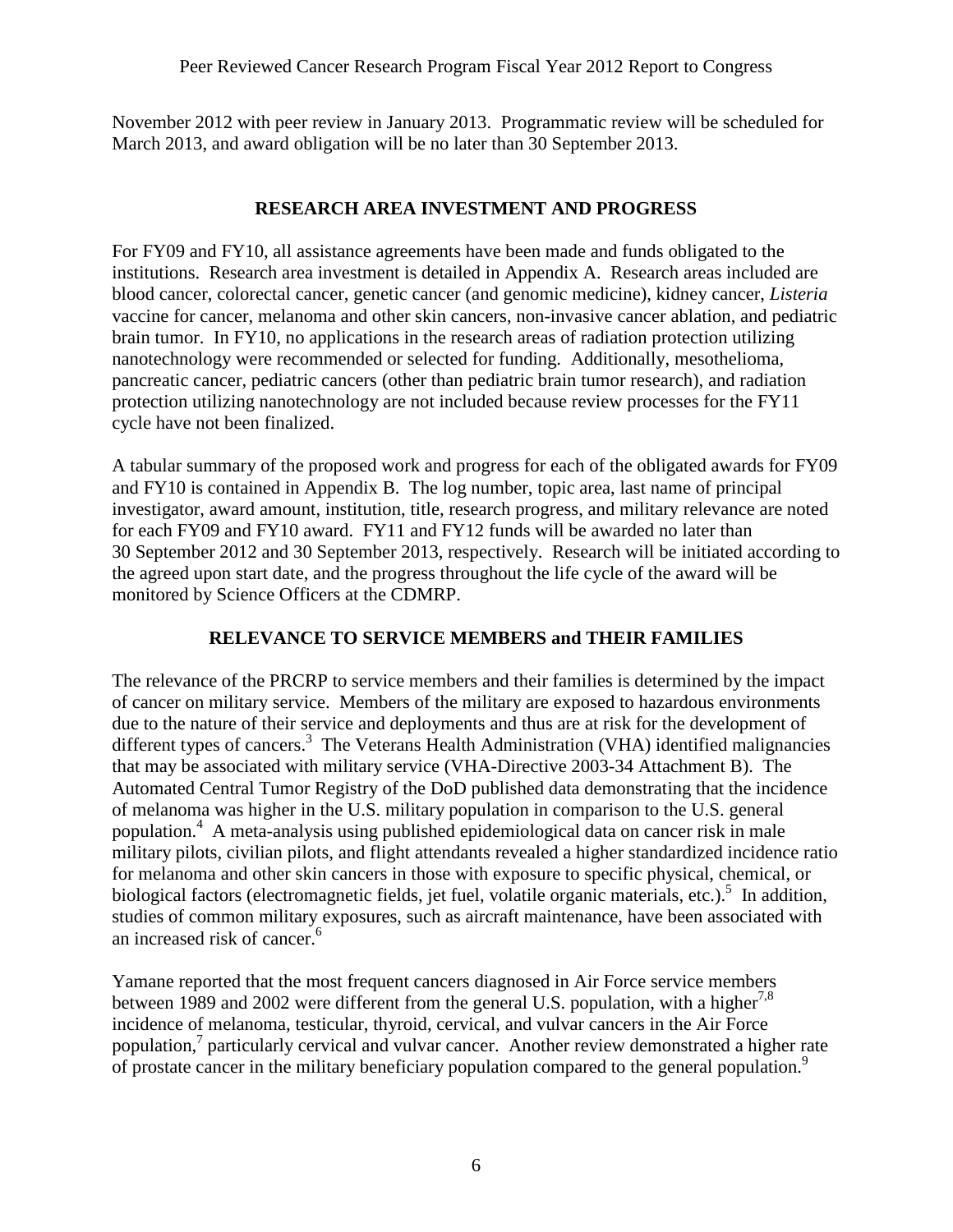Hodgkin's disease, a blood cancer, was the most common cancer diagnosis in men.<sup>10</sup> The Selected Cancers Cooperative Study Group showed that veterans of the Vietnam War had a 50% increase in risk of Hodgkin's disease as compared to subjects who had not served in Vietnam.<sup>11</sup> Evidence links an increased risk for soft tissue sarcomas, non-Hodgkin's lymphoma, Hodgkin's disease, and chronic lymphocytic leukemia to Vietnam War service and exposure to herbicides such as Agent Orange.<sup>12</sup> Cancer patterns of Vietnam War military women nurses in comparison to non-Vietnam War military women nurses and the general population showed that site-specific cancer patterns were different, with excess deaths from pancreatic and uterine corpus cancers in the Vietnam War military women nurses.<sup>13</sup> As the configuration of the military population changes to include more women, consideration into research on their risks and exposures is critical.

Military families may also be at risk for developing cancers due to environmental exposures as shown by investigations into leukemia clusters near military aviation facilities.<sup>14</sup> Additionally, transgenerational occupational exposures may lead to increased risk of cancer development in progeny. Children of Vietnam War veterans have an increased risk of developing acute myeloid leukemia.<sup>12</sup> As shown by Hicks et al,<sup>15</sup> children of men in the Air Force had a higher incidence of tumors of the central nervous system (brain and spinal cord) and lymphatic system. The VHA acknowledged the toll of cancer on service members and their families when releasing its National Cancer Strategy in 2003 (VHA-Directive 2003-34). A serious illness in a family member, such as cancer, may have consequences on the warfighter's ability to complete the mission. A healthy family unit, free of serious illnesses, allows the service member to focus on his or her role as a warfighter and facilitates the overarching military mission. There are a total of 355,442 military beneficiaries with a cancer diagnosis, for a prevalence of 4.1%, comprised of over 60 different cancer types.<sup>16</sup> The cost of cancer care within the Military Health System in  $FY02$  was over \$1 billion.<sup>16</sup> Funding studies on the detection, diagnosis, treatment, and prevention of these diseases benefits both the warfighter and the American public, ultimately leading to increased survival rates and decreased costs of medical care.

In summary, the CDMRP, USAMRMC, manages the FY09-FY12 PRCRP using its established and highly recognized management process. By funding research into cancers that potentially result with higher incidence due to exposures in military environments, the FY12 PRCRP may provide beneficial future medical data and information that may contribute to developing medical treatments or procedures to improve the health outcomes of military members and their families. The CDMRP will plan, execute, and manage the FY09-FY12 PRCRP with the same rigor and integrity it has demonstrated for other research programs.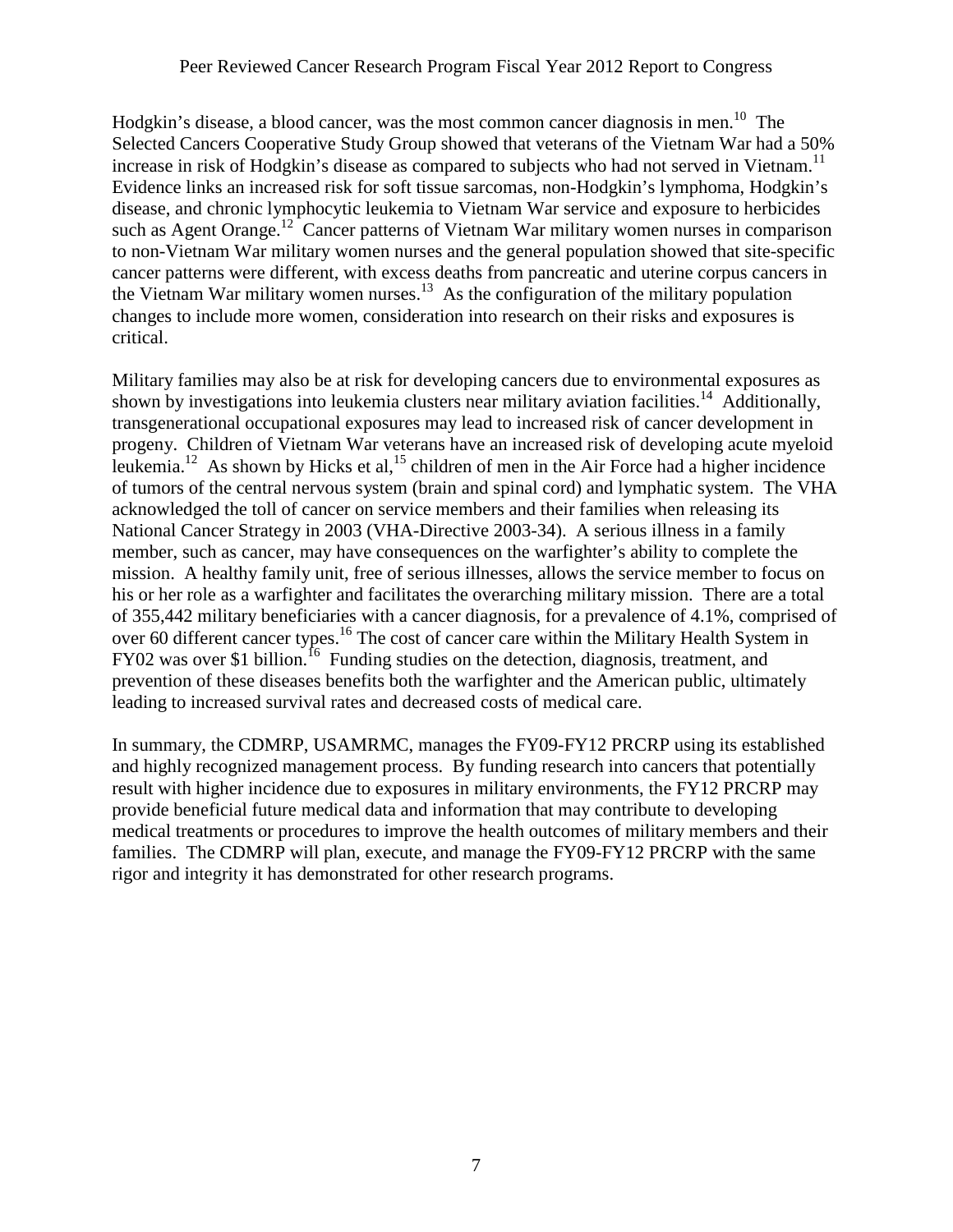#### **REFERENCES**

- 1. Strategies for Managing the Breast Cancer Research Program: A Report to the U.S. Army Medical Research and Development Command (1993) Committee to Advise the Department of Defense on Its Fiscal Year 1993 Breast Cancer Program, Institute of Medicine, National Academy Press, Washington, DC.
- 2. A Review of the Department of Defense's Program for Breast Cancer Research (1997) Committee to Review the Department of Defense's Breast Cancer Research Program, Institute of Medicine, National Academy Press, Washington, DC.
- 3. Bullman TA and Kang HK. 1994. The effects of mustard gas, ionizing radiation, herbicides, trauma, oil smoke on US military personnel: The results of veteran studies. *1994 Annu Rev Public Health* 15:69-90.
- 4. Department of Defense Automated Central Tumor Registry.
- 5. Buja A, Lange JH, Perissinotto E, Rausa G, Grigoletto F, Canova C, and Mastrangelo G. 2005. Cancer incidence among male military and civil pilots and flight attendants: An analysis of published data. *Tox Ind Health* 21:273-282.
- 6. D'Este C, Attia JR, Brown AM, Gibberd R, Tavener M, Guest M, Horsley K, Harrex W, and Ross J. 2008. SHOAMP Study Team. 2008 Cancer incidence and mortality in aircraft maintenance workers. *Am J Ind Med* 51:16-23.
- 7. Yamane GK. 2006. Cancer incidence in the U.S. Air Force: 1989-2002. *Aviat Space Environ Med* 77:789-794.
- 8. Surveillance Epidemiology and End Results, http://seer.cancer.gov/.
- 9. Zhu K, Devesa SD, Wu H, Zahm SH, Jatoi I, Anderson WF, Peoples GE, Maxwell LG, Granger E, Potter JF, and McGlynn KA. 2009. Cancer incidence in the U.S. Military population: Comparison with rates from the SEER Program. *Cancer Epidemiol Biomarkers Prev* 18:1740-1745
- 10. Ajene A, Bohnker B, Malakooti MA, Riegodedios A, and Sack DM. 2004. Neoplasms in the Navy, 1998-2000: A descriptive analysis of the Physical Evaluation Board database. *Military Medicine* 169:707-711.
- 11. The Selected Cancers Cooperative Study Group. 1990. The association of selected cancers with service in the US military in Vietnam. I. Non-hodgkin's lymphoma. *Arch Intern Med* 150:2473-2483.
- 12. Frumklin H. 2003. Agent orange and cancer: An overview for clinicians. *CA Cancer J Clin* 53:245-55.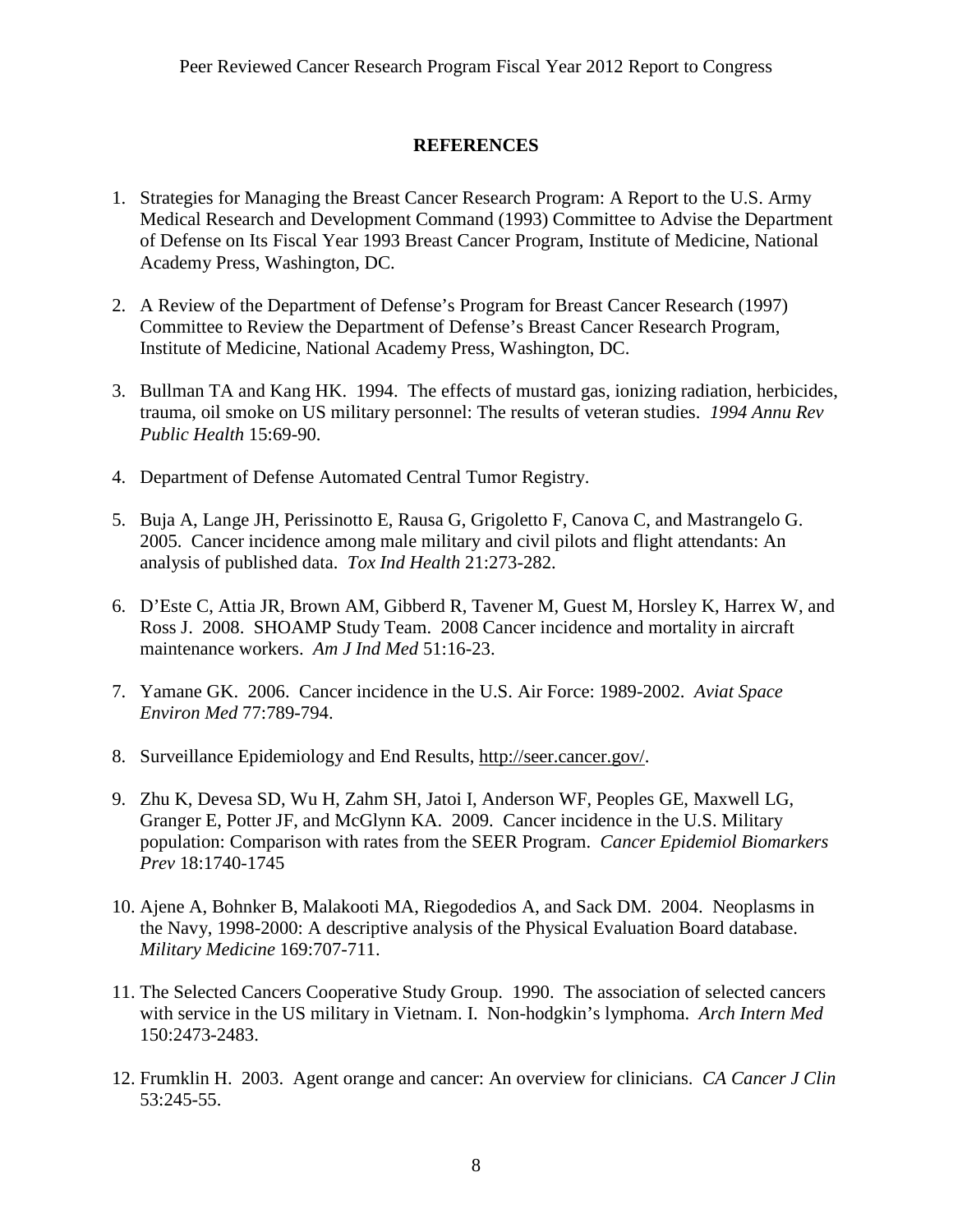- 13. Dalanger NA, Kang HK, and Thomas TL. 1995. Cancer mortality patterns among women who served in the military: The Vietnam Experience. *J Occup Environ Med* 37:298-305.
- 14. Steinmaus C, Lu M, Todd RL, and Smith AH. 2004. Probability estimates for the unique childhood leukemia cluster in Fallon, Nevada, and risks near other U.S. Military aviation facilities. *Environ Health Perspect* 112:766-771.
- 15. Hicks N, Zack M, Caldwell GG, Fernbach DJ, and Falletta JM. 2006. Childhood cancer and occupational radiation exposure in parents. *Cancer* 53:1637-1643.
- 16. Crawford RS, Wu J, Park D, and Barbour GL. 2007. A study of cancer in the military beneficiary population. *Military Medicine* 172:1084-1088.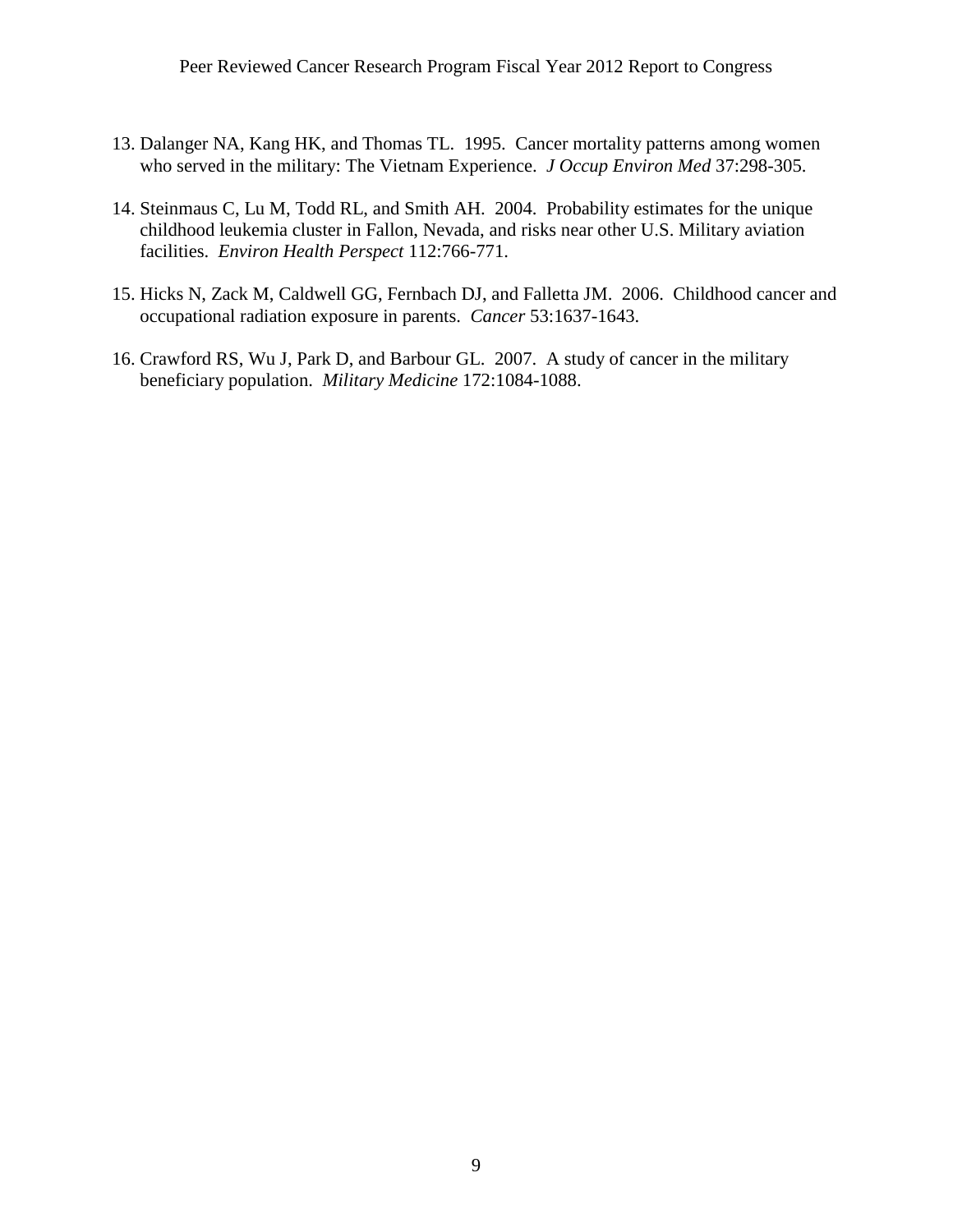#### **APPENDIX A: TOTAL RESEARCH DOLLARS INVESTED PER TOPIC AREA**

| <b>Fiscal Year (FY)</b><br>Topic Area Included <sup>1</sup> | <b>Topic Area</b>                                          | <b>Total Invested</b><br>Dollars (\$)<br><b>FY09-FY10</b> |
|-------------------------------------------------------------|------------------------------------------------------------|-----------------------------------------------------------|
| 2010                                                        | <b>Blood Cancer</b>                                        | 2,059,253                                                 |
| 2010                                                        | Colorectal Cancer                                          | 1,982,333                                                 |
| 2009-2010                                                   | Genetic Cancer <sup>2</sup>                                | 10,073,383                                                |
| 2010                                                        | <b>Kidney Cancer</b>                                       | 1,776,990                                                 |
| 2010                                                        | <i>Listeria</i> Vaccine for Cancer                         | 543,000                                                   |
| 2009-2010                                                   | Melanoma and Other Skin Cancers <sup>3</sup>               | 5,076,740                                                 |
| 2009                                                        | Non-invasive Cancer Ablation Therapy <sup>4</sup>          | 1,753,431                                                 |
| 2009-2010                                                   | Pediatric Brain Tumor                                      | 4,319,139                                                 |
| 2010                                                        | Radiation Protection utilizing nanotechnology <sup>5</sup> |                                                           |
|                                                             | \$27,584,269                                               |                                                           |

<sup>1</sup>Designates the fiscal year of inclusion of the topic area in Congressional language.<br><sup>2</sup>Tepis area includes EV00 Congressional language: canctic agnost and its relation to

<sup>2</sup>Topic area includes FY09 Congressional language; genetic cancer and its relation to exposures to the various environments that are unique to the military lifestyle and the FY10 Congressional language; genetic cancer research and genomic medicine.

 $3$ Topic area includes FY09 Congressional language; melanoma and other skin cancers as related to deployments of service members to areas of high exposure and the FY10 Congressional language; melanoma and other skin cancers.<br><sup>4</sup>Non-invasive cancer ablation treatment including selective targeting with nanoparticles.  $N_{\rm 10}$  invasive cancer ablation treatment including selective targeting with nanoparticles.<br><sup>5</sup>Ne englisetions met the intention and seems of the pregram appearancement for recommen

No applications met the intention and scope of the program announcement for recommendation for funding.<br> ${}^{6}T$ otel appropriation for EV00 EV10 wes \$31 million; totel investment in research dellars is less USAMPMC <sup>6</sup>Total appropriation for FY09-FY10 was \$31 million; total investment in research dollars is less USAMRMC and

CDMRP management costs (~8.8%).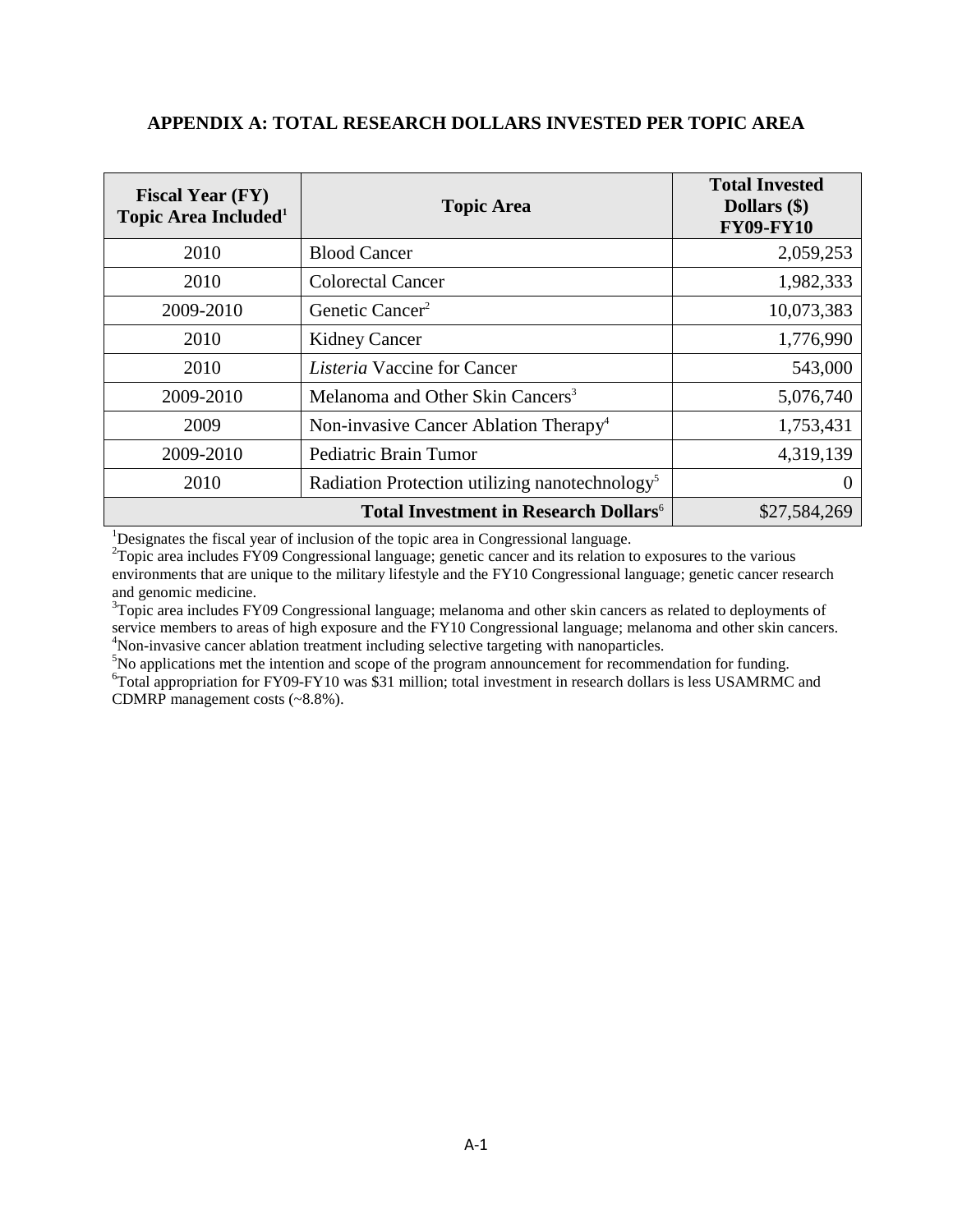### **APPENDIX B: FISCAL YEAR 2009 (FY09)-FY10 PEER REVIEWED CANCER RESEARCH PROGRAM RESEARCH LIST AND MILITARY RELEVANCE OF RESEARCH\***

| <b>Log Number/</b><br><b>Topic Area</b> | Principal<br>Investigator | <b>Amount</b>          | <b>Institution</b>                                   | <b>Application Title</b>                                                                                                                                                           | <b>Research Project (RP) and Military Relevance (MR)</b>                                                                                                                                                                                                                                                                                                                                                                                                                                                                                                                                                         |
|-----------------------------------------|---------------------------|------------------------|------------------------------------------------------|------------------------------------------------------------------------------------------------------------------------------------------------------------------------------------|------------------------------------------------------------------------------------------------------------------------------------------------------------------------------------------------------------------------------------------------------------------------------------------------------------------------------------------------------------------------------------------------------------------------------------------------------------------------------------------------------------------------------------------------------------------------------------------------------------------|
| CA100164<br><b>Blood Cancer</b>         | Trobridge                 | \$545,036              | Washington<br><b>State</b><br>University,<br>Pullman | Identification of<br>Biomarkers for<br>Myelodysplastic<br>Syndrome (MDS)<br>and Acute Myeloid<br>Leukemia (AML)<br>Using a Novel High-<br>Throughput Forward<br>Mutagenesis Screen | RP: Mutagenesis screen and drug development study for biomarkers of<br>myelodysplastic syndrome (MDS) and acute myelogenous leukemia<br>(AML). Research has just been initiated.<br>MR: Military personnel are at risk of exposure to alkylating agents, in<br>the form of chemical weapons, and ionizing radiation, from nuclear<br>and/or radioactive sources that can cause therapy-related AML (t-AML)/<br>therapy-related MDS (t-MDS).                                                                                                                                                                      |
| CA100254<br><b>Blood Cancer</b>         | Sarantopoulos             | \$443,899              | University of<br>North Carolina<br>at Chapel Hill    | <b>BAFF-Driven</b><br>Targeted<br>Immunotherapy for<br>Patients with<br>Leukemia                                                                                                   | RP: The long-term goal is to understand how BAFF (B-cell activating<br>factor) promotes specific anti-leukemia responses, so novel therapeutic<br>agents for leukemia can be developed. Research has just been initiated.<br>MR: The environmental exposure to cytotoxins and chemicals during<br>deployment is associated with higher incidence of leukemia.                                                                                                                                                                                                                                                    |
| CA100623<br><b>Blood Cancer</b>         | Lanza:<br>Tomasson        | \$1,138,82<br>$\Omega$ | Washington<br>University                             | Treatment of<br>Multiple Myeloma<br>with VLA4-<br>Targeted<br>Nanoparticles<br>Delivering Novel<br>c-MYC Inhibitor<br>Prodrug                                                      | RP: Developments of novel Sn-2 prodrugs of c-Myc-Max inhibitors that<br>are incorporated into lipid-encapsulated polysorbate-based nanoparticles.<br>MR: Multiple myeloma (MM) is a disease of particular relevance to our<br>military veterans. Male veterans using Department of Veterans Affairs<br>hospitals are at 51% increased risk of MM compared to the general<br>public. Myc is an ideal target for anti-cancer therapeutics, but MM,<br>which is particularly susceptible to disruption by interference in Myc-<br>Max complexation, has thus far resisted attempts at targeted drug<br>development. |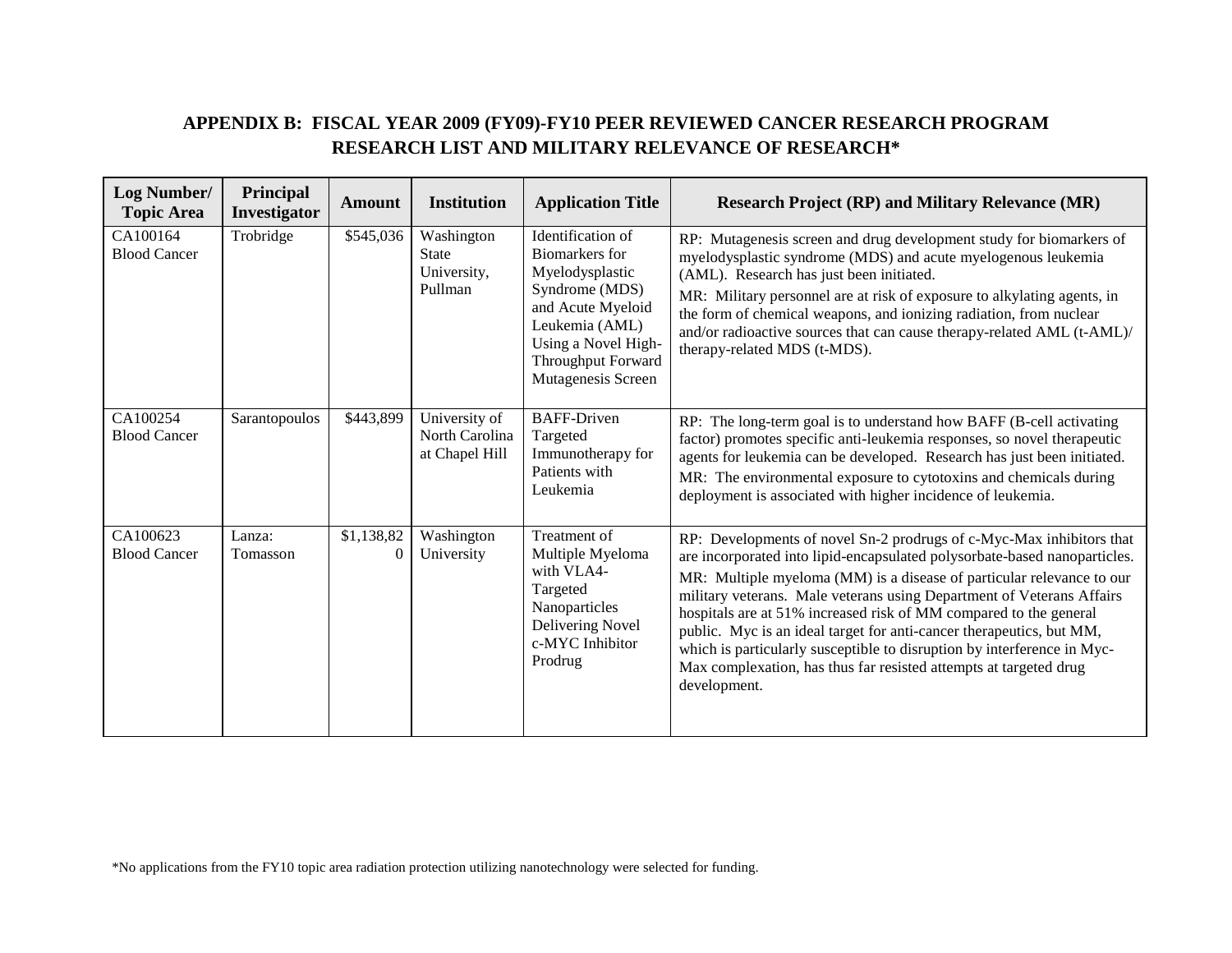| Log Number/<br><b>Topic Area</b> | Principal<br>Investigator | <b>Amount</b> | <b>Institution</b>                                              | <b>Application Title</b>                                                                                         | <b>Research Project (RP) and Military Relevance (MR)</b>                                                                                                                                                                                                                                                                                                                                                                                                                                             |
|----------------------------------|---------------------------|---------------|-----------------------------------------------------------------|------------------------------------------------------------------------------------------------------------------|------------------------------------------------------------------------------------------------------------------------------------------------------------------------------------------------------------------------------------------------------------------------------------------------------------------------------------------------------------------------------------------------------------------------------------------------------------------------------------------------------|
| CA100111<br>Colorectal<br>Cancer | Jessup                    | \$313,725     | National<br>Cancer<br>Institute                                 | Inhibition of<br>Embryonic Genes to<br><b>Control Colorectal</b><br><b>Cancer Metastasis</b>                     | RP: Investigation into the embryonic genes, primarily Nanog and SOX2,<br>on regulation of the development of metastases in colorectal cancer<br>$(CRC)$ .<br>MR: CRC is the second highest cause of cancer-specific mortality in the<br>general public and military population. Approximately 50% of military<br>personnel and dependents who are diagnosed with colon or rectal<br>carcinoma will die of the disease.                                                                               |
| CA100512<br>Colorectal<br>Cancer | Eckhardt: Tan             | \$505,443     | University of<br>Colorado<br>Denver                             | <b>Collaborative Model</b><br>for Acceleration of<br>Individualized<br>Therapy of Colon<br>Cancer                | RP: This research relates directly to the thematic area of CRC to advance<br>progress in the treatment of the disease using predictive biomarkers and<br>novel preclinical models.<br>MR: The largest segment of the military, white males, has an incidence<br>rate of 53/100,000, whereas black males have a higher incidence (and<br>mortality) of 63/100,000. Only about 50% of CRC patients are<br>completely cured by surgery, thus recurrent and metastatic disease is an<br>ongoing problem. |
| CA100879<br>Colorectal<br>Cancer | Ellis                     | \$592,307     | University of<br>Texas M.D.<br>Anderson<br><b>Cancer Center</b> | Microenvironmental<br>Influence of<br>Endothelial Cells on<br><b>Colorectal Cancer</b><br>Stem Cell<br>Phenotype | RP: Study into the complex reactions of inflammation, endothelial cells,<br>and cancer stem cells for the development of chemoresistance.<br>MR: The understanding of critical pathways to resistance will support<br>military cancer treatment of service members and their families.                                                                                                                                                                                                               |
| CA093054<br>Genetic Cancer       | Lantz                     | \$113,319     | University of<br>Arizona,<br>Tucson                             | The Carcinogenic<br>Potential of JP-8 and<br>Tungsten in<br>C57BL/6 Mice                                         | RP: Study of environmental exposures (JP-8 and tungsten) known to be<br>a risk for service members and their interactions with viral infections,<br>which may lead to long-term health consequences such as cancer<br>development.<br>MR: Military personnel encounter environmental exposures related to<br>their service that risk long-term health care issues, e.g., leukemia clusters.                                                                                                          |
| CA093111<br>Genetic Cancer       | Yennu-Nanda               | \$115,500     | University of<br>Texas M.D.<br>Anderson<br><b>Cancer Center</b> | Role of Melanin in<br>Oncogenesis                                                                                | RP: Results showed the induction of excessive melanin production leads<br>to changes in gene expression profiles dependent on skin type.<br>MR: The prevention and early diagnosis modalities will be of immense<br>benefit to U.S. soldiers on the frontlines.                                                                                                                                                                                                                                      |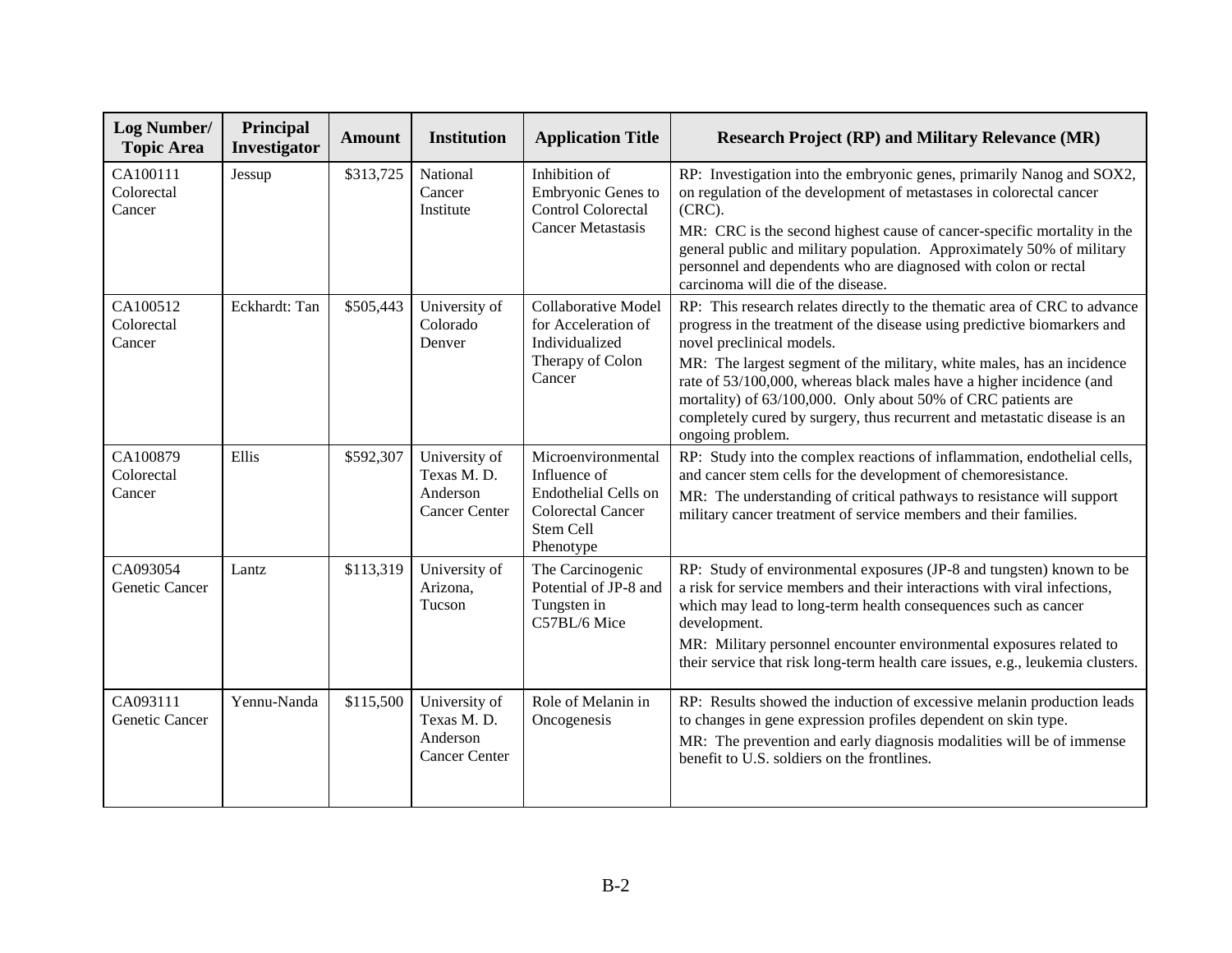| Log Number/<br><b>Topic Area</b> | Principal<br><b>Investigator</b> | <b>Amount</b> | <b>Institution</b>                        | <b>Application Title</b>                                                                                                       | <b>Research Project (RP) and Military Relevance (MR)</b>                                                                                                                                                                                                                                                                                                                                                                                                                                                                                                                   |
|----------------------------------|----------------------------------|---------------|-------------------------------------------|--------------------------------------------------------------------------------------------------------------------------------|----------------------------------------------------------------------------------------------------------------------------------------------------------------------------------------------------------------------------------------------------------------------------------------------------------------------------------------------------------------------------------------------------------------------------------------------------------------------------------------------------------------------------------------------------------------------------|
| CA093139<br>Genetic Cancer       | Cao                              | \$559,548     | Clemson<br>University                     | New Protein<br>Modification under<br><b>Nitrosative Stress</b>                                                                 | RP: Reactive nitrogen species leads to unstable DNA and<br>carcinogenesis. Outcomes: Two publications: (1) Lee H, Brice A,<br>Wright C, et al. 2011. J Biol Chem 285:41483-41490. (2) Mi R, Abole<br>AK, and Cao W. 2011. Nucleic Acids Res 39:536-544.<br>MR: Explosions and blasts occurring in battlefield operations intensify<br>the contacts of military personnel with gaseous reactive nitrogen species<br>and may inflict acute and chronic impact on the health of military<br>personnel. - Military activities increase risks of nitrogen species<br>exposures. |
| CA093155<br>Genetic Cancer       | Wallis-<br>Schultz               | \$109,875     | Texas A&M<br>University                   | Functional<br>Genomics Screen<br>for Radiation<br><b>Responsive Genes</b><br>in Mutant Mouse<br>Embryonic Stem<br><b>Cells</b> | RP: Identification of candidate genes responsible for cellular response to<br>radiation exposure.<br>MR: Armed forces members are occupationally at higher risk for<br>exposure to carcinogenic radiation sources such as excessive sunlight and<br>depleted uranium. Military exposures and risks include radiation<br>exposures, which have long-term health risk factors and outcomes.                                                                                                                                                                                  |
| CA093176<br>Genetic Cancer       | Su                               | \$111,301     | Drexel<br>University                      | Development of a<br>Genetic Urine Test<br>Using a Padlock-<br>Mediated<br>Microarray for<br><b>Colon Cancer</b><br>Screening   | RP: Development of colorectal cancer biomarker test using urine.<br>MR: Technological advances supported by the military increase the<br>ability of military medicine to answer the needs of service members and<br>their families and decrease general health care costs to the military.                                                                                                                                                                                                                                                                                 |
| CA093193<br>Genetic Cancer       | Elble                            | \$109,125     | Southern<br><b>Illinois</b><br>University | A Novel Therapy<br>for Metastatic<br>Melanoma                                                                                  | RP: Study of the CLCA2 tumor suppressor gene therapy methodology in<br>prevention and treatment of melanoma.<br>MR: Deployment to areas of high ultraviolet (UV) exposures puts<br>service members at increased risk for the development of melanoma and<br>other skin cancers.                                                                                                                                                                                                                                                                                            |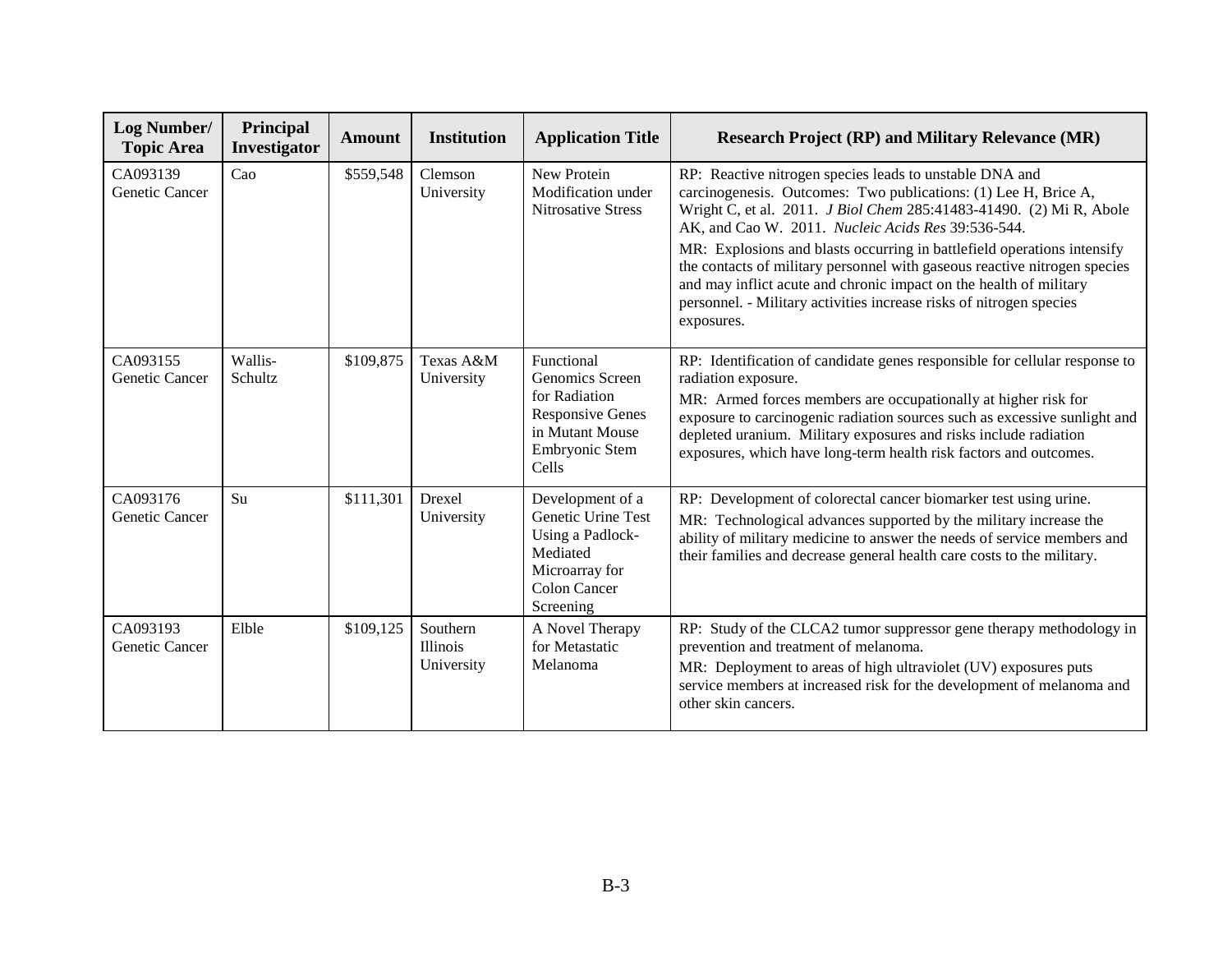| Log Number/<br><b>Topic Area</b>  | Principal<br>Investigator | <b>Amount</b> | <b>Institution</b>                                                   | <b>Application Title</b>                                                                                          | <b>Research Project (RP) and Military Relevance (MR)</b>                                                                                                                                                                                                                                                                   |
|-----------------------------------|---------------------------|---------------|----------------------------------------------------------------------|-------------------------------------------------------------------------------------------------------------------|----------------------------------------------------------------------------------------------------------------------------------------------------------------------------------------------------------------------------------------------------------------------------------------------------------------------------|
| CA093204<br>Genetic Cancer        | Yusuf                     | \$109,399     | University of<br>Alabama at<br>Birmingham                            | Role of p16/INK4a<br>in Ultraviolet<br>Radiation-Induced<br>Inflammation and<br>Photocarcinogenesis               | RP: Study the role of p16 in UVB radiation induced inflammation and<br>skin tumor development.<br>MR: Deployment to areas of high UV exposures puts service members<br>at increased risk for the development of melanoma and other skin<br>cancers.                                                                        |
| CA093257<br>Genetic Cancer        | Chen                      | \$96,750      | Southern<br>California<br>Institute for<br>Research and<br>Education | Monitor microRNA<br>Expression in Blood<br>and Saliva to Detect<br>Radiation-Induced<br><b>Cancer Progression</b> | RP: Development of a blood and/or saliva biomarker test for radiation-<br>induced lymphomas.<br>MR: Military personnel are at higher risk of radiation exposures related<br>to their service and therefore development of long-term health issues<br>such as lymphomas and leukemias.                                      |
| CA093269<br><b>Genetic Cancer</b> | Ongkeko                   | \$115,875     | University of<br>California,<br>San Diego                            | Tobacco and<br>Nicotine Promote<br>Acquisition of<br>Cancer Stem Cell<br>Properties in Head<br>and Neck Cancer    | RP: Study of the impact of nicotine and smoking on cancer stem cell.<br>MR: Military personnel have high level of cigarette smoking than the<br>general population. Nicotine and tobacco smoking is a risk factor for<br>head and neck cancer.                                                                             |
| CA093337<br>Genetic Cancer        | Kitlinska                 | \$114,500     | Georgetown<br>University                                             | Neuropeptide Y:<br>A New Link<br>between Stress and<br>Cancer                                                     | RP: Examination of the role of chronic exposure to psychological and<br>physical stress on cancer progression via release of neuropeptide Y.<br>MR: Understanding the role of post-traumatic stress disorder and<br>chronic stress in potential future cancer development of veterans is an<br>important area of research. |
| CA093377<br>Genetic Cancer        | Armani                    | \$383,315     | University of<br>Southern<br>California                              | Real-Time<br>Detection of DNA<br>Methylation                                                                      | RP: Development of a new tool to detect epigenetic changes in response<br>to environmental factors that the service members encounter. Outcomes:<br>Four meeting abstracts.<br>MR: Radiation exposure is of high risk in military populations.                                                                             |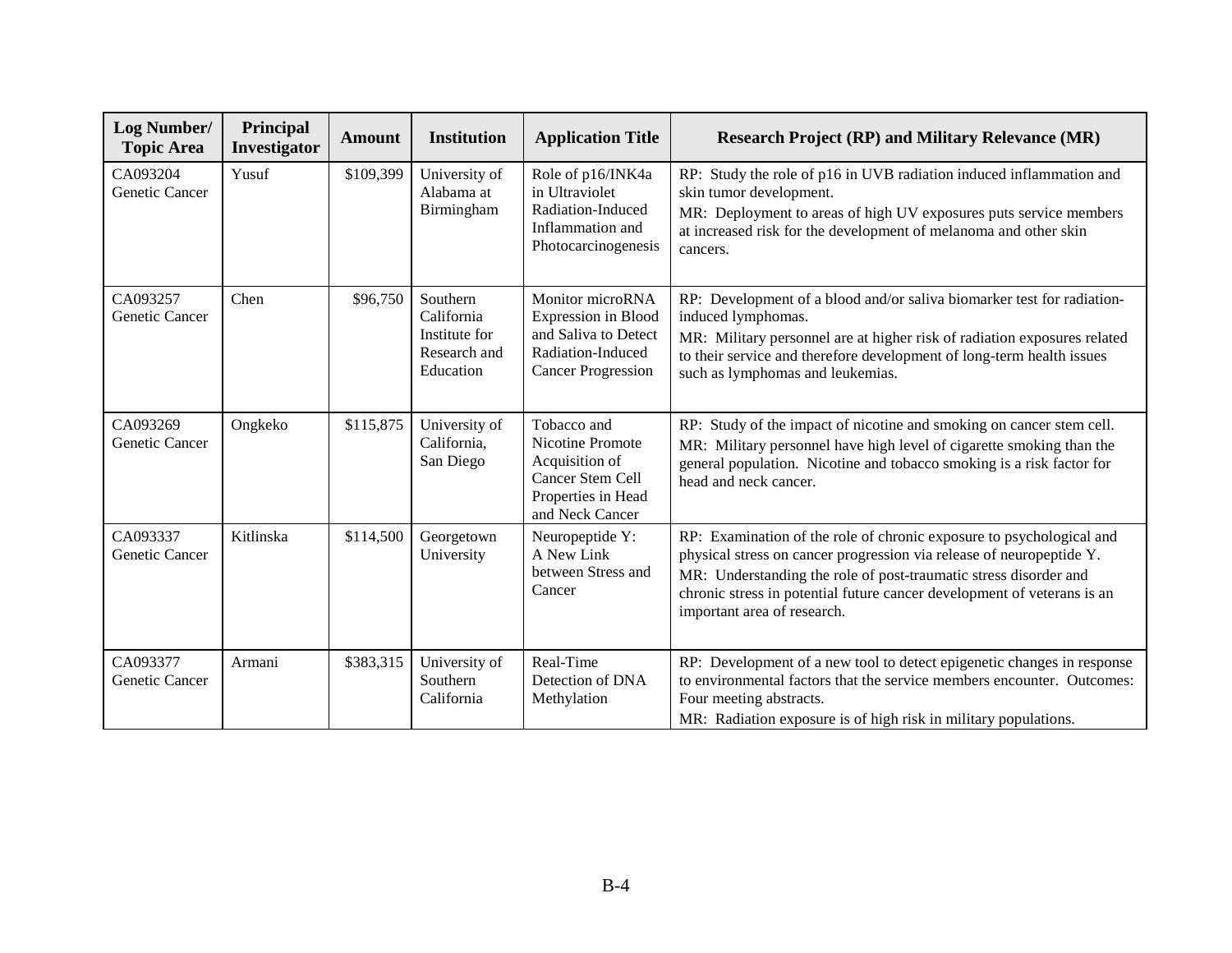| Log Number/<br><b>Topic Area</b> | Principal<br>Investigator | <b>Amount</b> | <b>Institution</b>                                                                                          | <b>Application Title</b>                                                                                                                                                                    | <b>Research Project (RP) and Military Relevance (MR)</b>                                                                                                                                                                                                                                                                |
|----------------------------------|---------------------------|---------------|-------------------------------------------------------------------------------------------------------------|---------------------------------------------------------------------------------------------------------------------------------------------------------------------------------------------|-------------------------------------------------------------------------------------------------------------------------------------------------------------------------------------------------------------------------------------------------------------------------------------------------------------------------|
| CA093395<br>Genetic Cancer       | <b>Brooks</b>             | \$560,148     | Maine Medical<br>Center                                                                                     | UV-Induced<br>Triggering of a<br>Biomechanical<br><b>Initiation Switch</b><br>within Collagen<br>Promotes<br>Development of a<br>Melanoma-<br>Permissive<br>Microenvironment<br>in the Skin | RP: Study of the mechanism of UV radiation damage and melanoma and<br>other skin cancers.<br>MR: Deployment to areas of high UV exposures puts service members<br>at increased risk for the development of melanoma and other skin<br>cancers.                                                                          |
| CA093415<br>Genetic Cancer       | Hu                        | \$428,999     | University of<br>Medicine and<br>Dentistry of<br>New Jersey,<br>Robert Wood<br>Johnson<br>Medical<br>School | <b>Psychological Stress</b><br>Promotes<br>Irradiation-Induced<br>Tumorigenesis<br>through Attenuation<br>of p53 Function                                                                   | RP: Study of the linkage between chronic stress, radiation exposure, and<br>cancer development. Outcome: One meeting presentation.<br>MR: Understanding the role of chronic stress and radiation exposure for<br>potential future cancer development in the veteran population is of<br>significant military relevance. |
| CA093417<br>Genetic Cancer       | Yusuf                     | \$404,299     | University of<br>Alabama at<br>Birmingham                                                                   | Regulation of<br><b>Ultraviolet</b><br>Radiation-Induced<br>Cutaneous<br>Photodamage and<br>Nucleotide Excision<br>Repair by Toll-Like<br>Receptor-4                                        | RP: Study of the gene expression and linkages to UV radiation damage.<br>Outcome: One meeting abstract.<br>MR: Deployment to areas of high UV exposures puts service members<br>at increased risk for the development of melanoma and other skin<br>cancers.                                                            |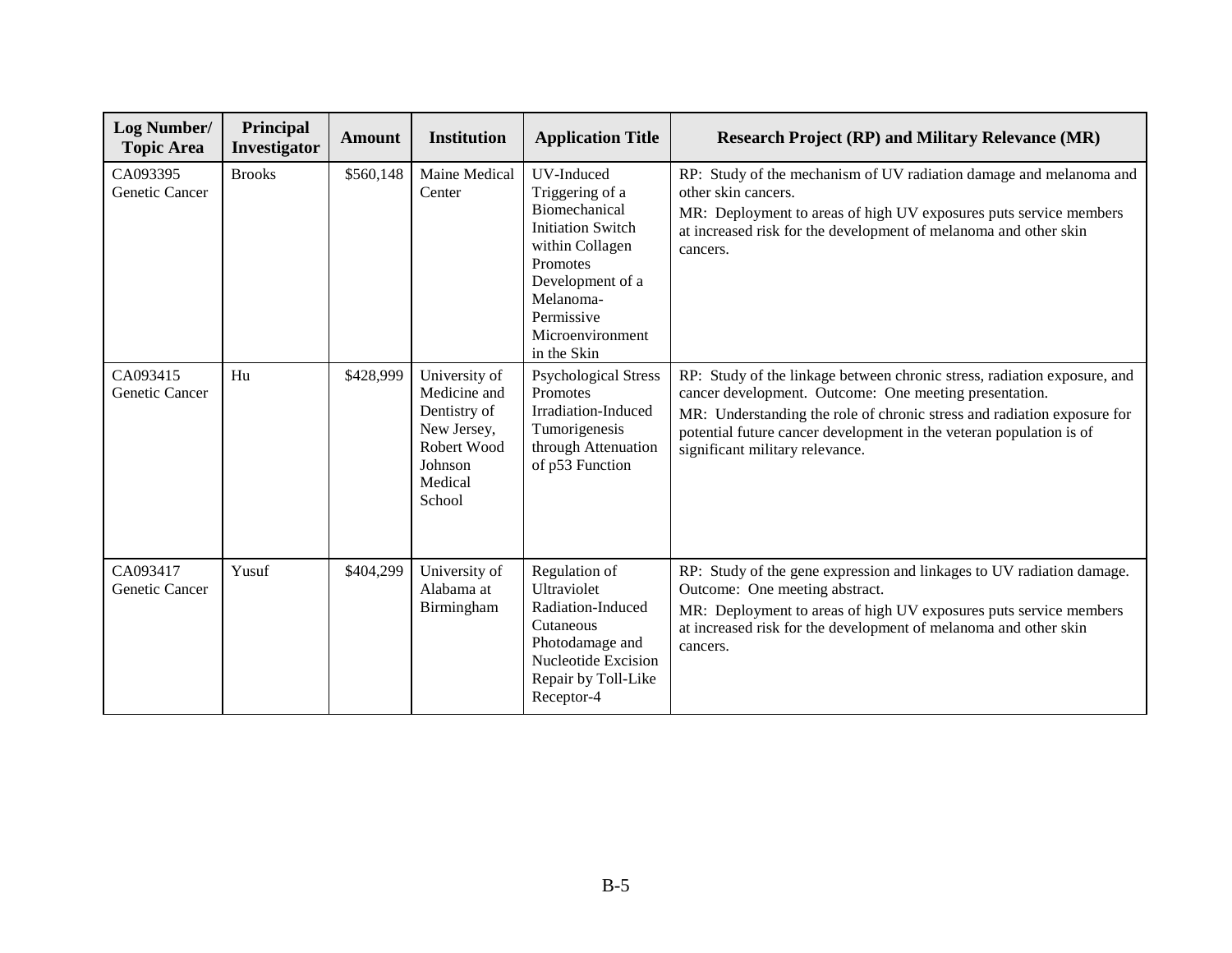| Log Number/<br><b>Topic Area</b> | Principal<br><b>Investigator</b> | <b>Amount</b> | <b>Institution</b>                       | <b>Application Title</b>                                                                                                                                                        | <b>Research Project (RP) and Military Relevance (MR)</b>                                                                                                                                                                                                                                                                                                                                                                                                                                                          |
|----------------------------------|----------------------------------|---------------|------------------------------------------|---------------------------------------------------------------------------------------------------------------------------------------------------------------------------------|-------------------------------------------------------------------------------------------------------------------------------------------------------------------------------------------------------------------------------------------------------------------------------------------------------------------------------------------------------------------------------------------------------------------------------------------------------------------------------------------------------------------|
| CA093422<br>Genetic Cancer       | Jimeno                           | \$404,849     | University of<br>Colorado<br>Denver      | The XactMice:<br>A Xenochimaeric<br>Mouse with Tumor<br>and Hematopoietic<br><b>System Obtained</b><br>from the Same<br>Patient                                                 | RP: Development of mouse model to better understand carcinogenesis<br>and its treatment.<br>MR: Advancing genetic research has a direct application to active,<br>reserve, and retired U.S. service members and their families, since<br>military lifestyle entails potential exposure to carcinogens known and<br>presumed, chemical and physical/radioactive in nature. both in training<br>and in deployment, and related to equipment utilization and/or combat.                                              |
| CA093492<br>Genetic Cancer       | Testa                            | \$657,517     | Fox Chase<br><b>Cancer Center</b>        | Role of the<br>Inflammasome in<br>Asbestos-Induced<br>Mesothelioma<br>Formation                                                                                                 | RP: Study of the role of NALP3 inflammsome and the development of<br>mesothelioma due to asbestos exposure.<br>MR: Asbestos exposure was widespread among naval personnel even<br>after the 1980s. Malignant mesothelioma has a long lag time of 20-40<br>years from the initial exposure to the diagnosis of the disease. Long-term<br>risk of mesothelioma development following asbestos exposures is<br>critical for U.S. veterans and active military.                                                       |
| CA093544<br>Genetic Cancer       | Cantor                           | \$653,132     | Children's<br>Hospital,<br><b>Boston</b> | Runx-1-Centered<br>Transcriptional<br>Pathways as Tools<br>to Discover Novel<br>Genetic Risk<br>Factors for<br>Radiation-Induced<br>Myelodysplastic<br>Syndrome and<br>Leukemia | RP: Characterization of a potential gene target (Runx1) of chemical and<br>radiation exposures that may lead to cancer development.<br>MR: Advancing genetic research has a direct application to active,<br>reserve, and retired U.S. military personnel and their families, as a<br>military lifestyle entails potential exposure to carcinogens known and<br>presumed, chemical and physical/radioactive in nature, both in training<br>and in deployment, and related to equipment utilization and/or combat. |
| CA093566<br>Genetic Cancer       | Dai                              | \$423,038     | Oregon Health<br>& Science<br>University | Regulation of c-Myc<br>mRNA by L11 in<br>Response to UV and<br>Gamma Irradiation                                                                                                | RP: Study of the downregulation of key gene (c-myc) due to DNA<br>damage. Outcome: One publication: Challagundla KB et al. 2011. Mol<br>Cell Biol 31:4007.<br>MR: Exposure to environmental hazards/stress in military personnel is<br>associated with increased cancer risks. Biomedical studies of hazardous<br>environmental exposures that may causes damage to DNA and long-term<br>health care issues such as cancer will be beneficial to military personnel.                                              |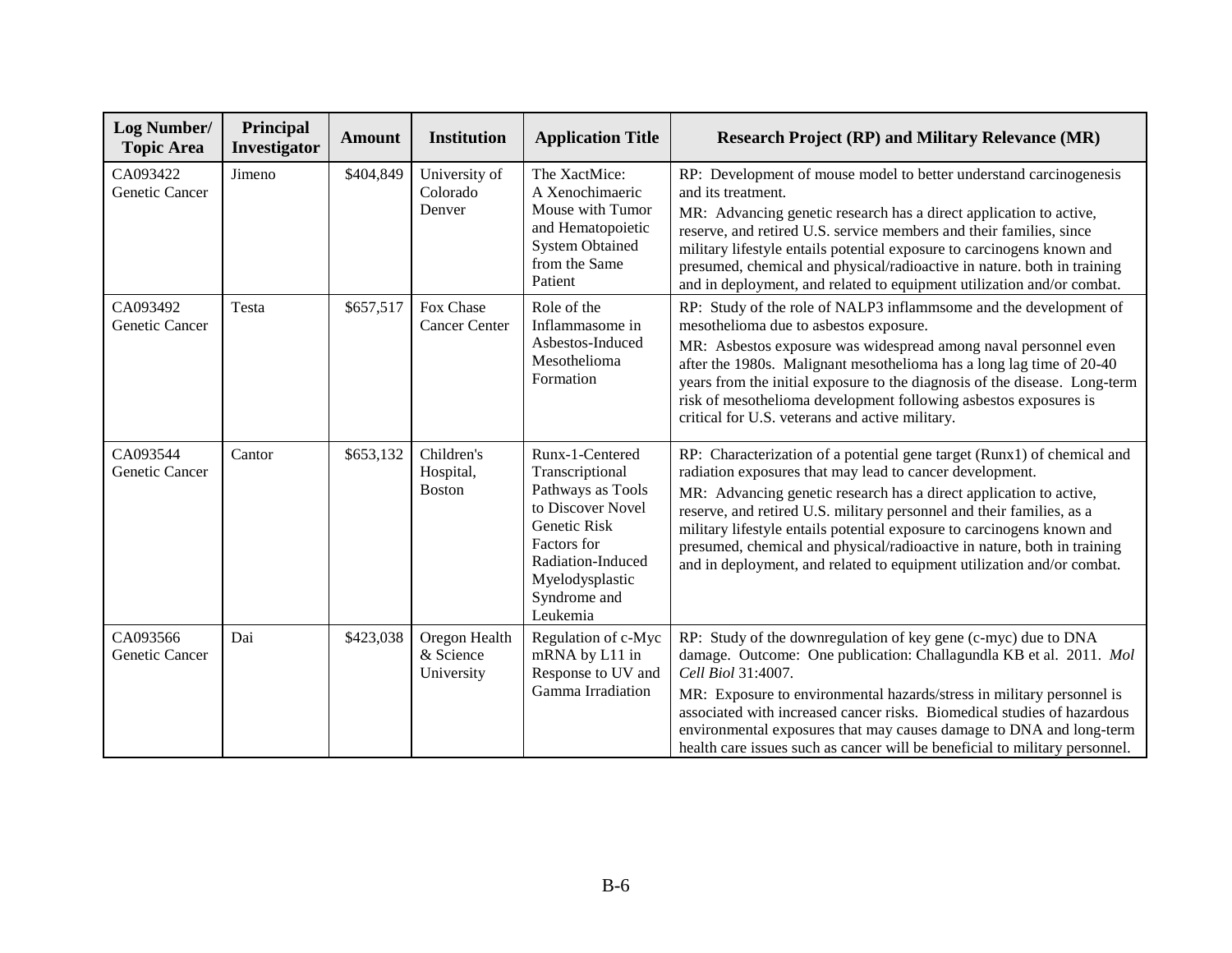| <b>Log Number/</b><br><b>Topic Area</b> | Principal<br><b>Investigator</b> | <b>Amount</b> | <b>Institution</b>                                                    | <b>Application Title</b>                                                                                                                            | <b>Research Project (RP) and Military Relevance (MR)</b>                                                                                                                                                                                                                                                                                                                                                                                                                                                                                                                                                         |
|-----------------------------------------|----------------------------------|---------------|-----------------------------------------------------------------------|-----------------------------------------------------------------------------------------------------------------------------------------------------|------------------------------------------------------------------------------------------------------------------------------------------------------------------------------------------------------------------------------------------------------------------------------------------------------------------------------------------------------------------------------------------------------------------------------------------------------------------------------------------------------------------------------------------------------------------------------------------------------------------|
| CA093573<br>Genetic Cancer              | Majeti                           | \$449,979     | Stanford<br>University                                                | Genetic<br>Characterization of<br>Leukemia Stem<br>Cells in Chemical-<br>and Radiation-<br><b>Induced Acute</b><br>Myelogenous<br>Leukemia          | RP: Identification and molecular characterization of leukemia stem cells<br>from mouse models of t-AML/t-MDS induced by alkylating agents or<br>ionizing radiation.<br>MR: Military personnel are at risk of exposure to alkylating agents, in<br>the form of chemical weapons, and ionizing radiation, from nuclear<br>and/or radioactive sources that can cause t-AML)/t-MDS.                                                                                                                                                                                                                                  |
| CA093588<br>Genetic Cancer              | Tsao                             | \$631,258     | Massachusetts<br>General<br>Hospital                                  | Governance of<br>Cutaneous<br>Photocarcinogenesis<br>by Chronic UVA-<br><b>Exposed Dermal</b><br>Fibroblasts                                        | RP: Investigation of the impact of UVA in skin cancer development.<br>MR: Melanoma and other skin cancers represent a significant disease<br>burden to U.S. military. Military is at risk for higher UV radiation<br>exposures and melanoma development and other skin cancers.                                                                                                                                                                                                                                                                                                                                  |
| CA093616<br>Genetic Cancer              | Kemp                             | \$659,431     | Fred<br>Hutchinson<br>Cancer<br>Research<br>Center                    | Transgenerational<br>Radiation<br>Epigenetics                                                                                                       | RP: Study to identify an epigenetic signature of radiation exposure in<br>normal lung tissue and determine if these epigenetic changes are also<br>seen in radiation-induced lung tumors.<br>MR: Military at risk for radiation exposures (UV and gamma) and<br>development of cancers.                                                                                                                                                                                                                                                                                                                          |
| CA100459<br>Genetic Cancer              | Moritz; Foltz                    | \$1,204,44    | Institute for<br>Systems<br>Biology:<br>Swedish<br>Health<br>Services | Development of<br>Advanced<br>Technologies for<br>Complete Genomic<br>and Proteomic<br>Characterization of<br>Quantized Human<br><b>Tumor Cells</b> | RP: Study of three innovative new tools (single-cell analysis of human<br>glioblastomas, complete genome sequencing of two families each<br>containing an individual with glioblastoma, and complete genome<br>sequencing of 10 cells from each quantized single-cell determined<br>population and targeted mass spectrometry of the glioblastoma tumors)<br>to find relevant biomarkers for novel approaches to the study of all<br>cancers.<br>MR: Technological advances supported by the military increase the<br>ability of military medicine to answer the needs of service members and<br>their families. |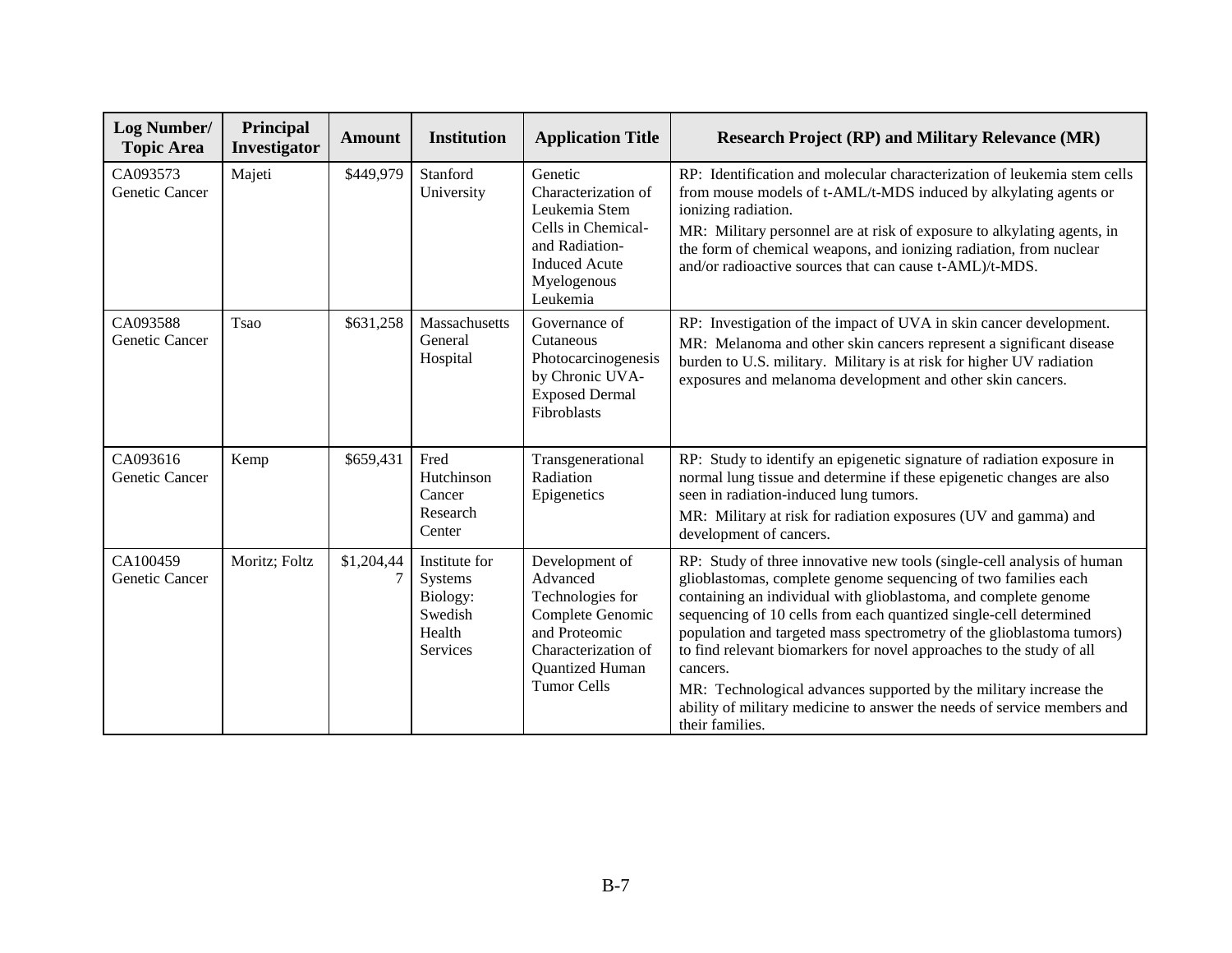| Log Number/<br><b>Topic Area</b>      | Principal<br><b>Investigator</b> | <b>Amount</b> | <b>Institution</b>                                                                                   | <b>Application Title</b>                                                                                                                                              | <b>Research Project (RP) and Military Relevance (MR)</b>                                                                                                                                                                                                                                                                                                                                                                                                                                                       |
|---------------------------------------|----------------------------------|---------------|------------------------------------------------------------------------------------------------------|-----------------------------------------------------------------------------------------------------------------------------------------------------------------------|----------------------------------------------------------------------------------------------------------------------------------------------------------------------------------------------------------------------------------------------------------------------------------------------------------------------------------------------------------------------------------------------------------------------------------------------------------------------------------------------------------------|
| CA100545<br>Genetic Cancer            | <b>Broome</b>                    | \$571,946     | Case Western<br>Reserve<br>University                                                                | <b>Targeting Cancer</b><br>Protein Profiles with<br>Split-Enzyme<br><b>Reporter Fragments</b><br>to Achieve<br>Chemical<br><b>Resolution</b> for<br>Molecular Imaging | RP: Study to advance imaging technology toward chemical resolution at<br>the single cell level.<br>MR: This platform holds promise of imaging cancers with greater<br>specificity and providing a clearer linkage between pathologically<br>indistinguishable cancer stages. Technological advances supported by<br>the military increase the ability of military medicine to answer the needs<br>of service members and their families.                                                                       |
| CA100865<br>Genetic Cancer            | Alvarez:<br>Couto:<br>Huang      | \$855,142     | Research<br>Institute at<br>Nationwide<br>Children's<br>Hospital: Ohio<br><b>State</b><br>University | Integrative<br>Lifecourse and<br>Genetic Analysis of<br>Military Working<br>Dogs                                                                                      | RP: Identification of environmental influences with potential to alter<br>gene structure, stability, and expression, thereby altering cancer risk.<br>Identification of specific genetic variations and environmental exposures,<br>resulting in different epigenetic profiles capable of modifying cancer<br>risk.<br>MR: The study of military working dogs, environmental exposures, and<br>cancer risk will directly relate to military exposures and cancer risk<br>within the human handlers population. |
| CA100587<br>Kidney Cancer<br>Research | Singamaneni                      | \$454,900     | Washington<br>University                                                                             | Label-Free, Point-<br>of-Service Assay for<br>Noninvasive<br>Detection of Kidney<br>Cancer                                                                            | RP: Study to develop a urine test for kidney cancer.<br>MR: Successful development of such a test will enable early cancer<br>detection, removal at a curative and kidney-sparing stage, prompt<br>recovery, and earlier return to active duty.                                                                                                                                                                                                                                                                |
| CA100606<br>Kidney Cancer<br>Research | Tewari:<br>Pantuck               | \$1,245,72    | Fred<br>Hutchinson<br>Cancer<br>Research<br>Center:<br>University of<br>California,<br>Los Angeles   | Early Diagnosis of<br>Clear Cell Kidney<br>Cancer via<br>VHL/HIF Pathway-<br>Regulated<br>Circulating<br>microRNA                                                     | RP: Development of a serum miRNA-based biomarker for early<br>detection of kidney cancer.<br>MR: Successful development of such a test will enable early cancer<br>detection, removal at a curative and kidney-sparing stage, prompt<br>recovery, and earlier return to active duty.                                                                                                                                                                                                                           |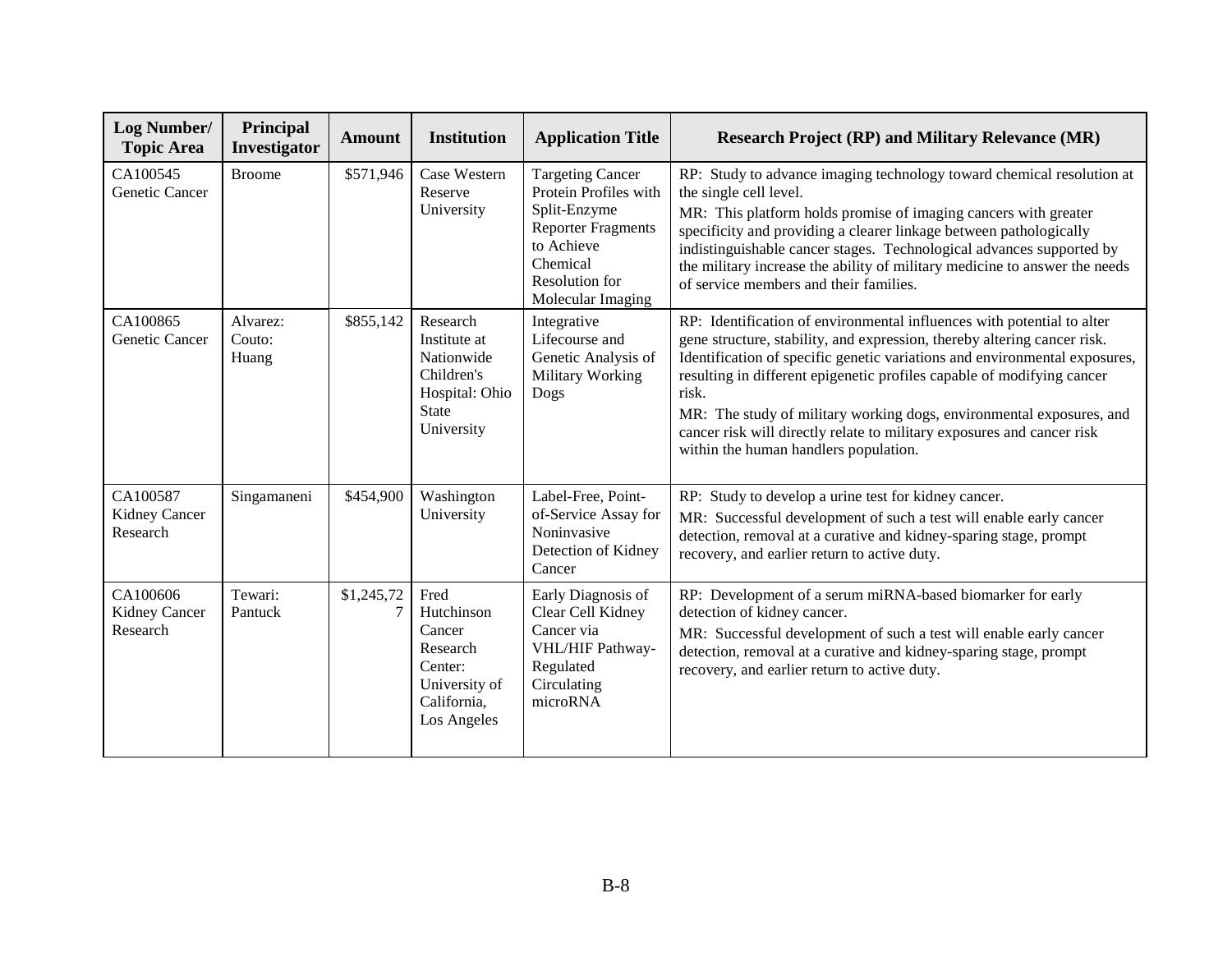| Log Number/<br><b>Topic Area</b>                  | Principal<br>Investigator | <b>Amount</b> | <b>Institution</b>                                      | <b>Application Title</b>                                                                                                                                         | <b>Research Project (RP) and Military Relevance (MR)</b>                                                                                                                                                                                                                                                                                                                                                                                                                                                                                                                                                                                                                                                            |
|---------------------------------------------------|---------------------------|---------------|---------------------------------------------------------|------------------------------------------------------------------------------------------------------------------------------------------------------------------|---------------------------------------------------------------------------------------------------------------------------------------------------------------------------------------------------------------------------------------------------------------------------------------------------------------------------------------------------------------------------------------------------------------------------------------------------------------------------------------------------------------------------------------------------------------------------------------------------------------------------------------------------------------------------------------------------------------------|
| CA101070<br>Kidney Cancer<br>Research             | Wang                      | \$115,869     | University of<br>California,<br>San Francisco           | Noninvasive<br>Assessment of<br><b>Renal Tumor</b><br>Aggressiveness<br>Using<br>Hyperpolarized<br>13C MR                                                        | RP: Development of imaging tools (MRI [magnetic resonance imaging])<br>to discriminate between indolent and aggressive renal cancers.<br>MR: This work is of potential significant impact on military<br>beneficiaries because of (1) the higher incidence of renal cell carcinoma<br>in men versus women $(2.1 \text{ ratio})$ , $(2)$ the risk of cigarette smoking<br>(doubles the risk of renal cell carcinoma), and (3) the risk of occupational<br>exposure to heavy metals, chlorinated solvents, and petrochemicals.<br>Successful development of such a test will enable early cancer detection,<br>removal at a curative and kidney-sparing stage, prompt recovery, and<br>earlier return to active duty. |
| CA100463<br>Listeria<br>Vaccine for<br>cancer     | Chung                     | \$543,200     | Memorial<br>Sloan-<br>Kettering<br><b>Cancer Center</b> | <b>Evaluation of</b><br><b>Immune Responses</b><br>Mediated by<br>Listeria-Stimulated<br>Human Dendritic<br>Cells: Implications<br>for Cancer Vaccine<br>Therapy | RP: Development of Listeria modulated human dendritic cells for<br>enhanced immunoresponse for cancer vaccination.<br>MR: The development of immune enhanced technology will benefit<br>military medicine from cancer to infectious diseases (a main exposure<br>risk in deployed military populations).                                                                                                                                                                                                                                                                                                                                                                                                            |
| CA100039<br>Melanoma and<br>other skin<br>cancers | Antony                    | \$561,626     | University of<br>Maryland,<br><b>Baltimore</b>          | Mechanisms of<br><b>Relapsing Cancer</b><br>and the Origin of<br>Melanoma-Specific<br><b>Regulatory T Cells</b>                                                  | RP: Study of immunosuppression and melanoma development.<br>Research has just been initiated.<br>MR: The high exposure to UV radiation to the military personnel during<br>military deployment is associated with increased risk for melanoma.<br>Learning how immunosuppression works may lead to therapies for<br>controlling autoimmune diseases as well such diseases such as arthritis<br>and diabetes, which also affect military personnel and their families.                                                                                                                                                                                                                                               |
| CA100311<br>Melanoma and<br>other skin<br>cancers | Aplin                     | \$581,250     | Jefferson<br>Medical<br>College                         | Role and Regulation<br>of FOXD3 in<br><b>Mutant B-RAF</b><br>Melanoma                                                                                            | RP: This study aims to understand resistance mechanisms in melanoma<br>in order to provide the basis for improved targeted therapeutic strategies.<br>Research has just been initiated.<br>MR: The prevention, detection, and treatment of melanoma are of<br>particular importance to the military population, who are at high risk due<br>to the deployment related exposure to UV radiation.                                                                                                                                                                                                                                                                                                                     |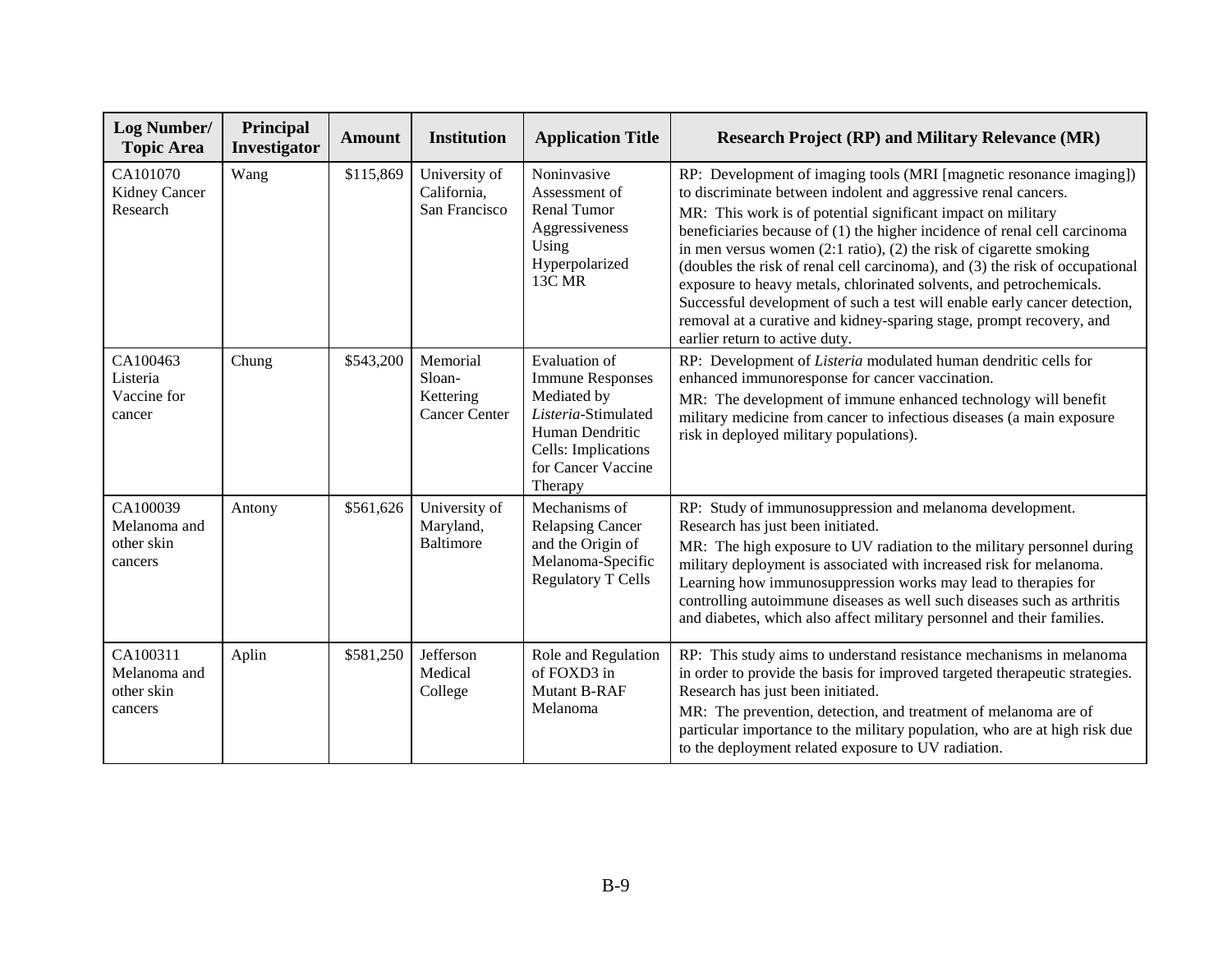| <b>Log Number/</b><br><b>Topic Area</b>           | Principal<br><b>Investigator</b> | <b>Amount</b> | <b>Institution</b>                                                   | <b>Application Title</b>                                                                                                                                          | <b>Research Project (RP) and Military Relevance (MR)</b>                                                                                                                                                                                                                                                                                                                                                                                                                                                                                                                                           |
|---------------------------------------------------|----------------------------------|---------------|----------------------------------------------------------------------|-------------------------------------------------------------------------------------------------------------------------------------------------------------------|----------------------------------------------------------------------------------------------------------------------------------------------------------------------------------------------------------------------------------------------------------------------------------------------------------------------------------------------------------------------------------------------------------------------------------------------------------------------------------------------------------------------------------------------------------------------------------------------------|
| CA101019<br>Melanoma and<br>other skin<br>cancers | Aplin                            | \$116,250     | Jefferson<br>Medical<br>College                                      | <b>Novel Mechanisms</b><br>of Resistance to<br><b>B-RAF</b> Inhibitors in<br>Melanoma                                                                             | RP: Study into the novel mechanisms of chemotherapy resistance to<br>RAF inhibitors and melanoma treatments.<br>MR: The rate of new melanoma diagnoses among service members is<br>higher than that of the general population even after correcting for age<br>and ethnicity. Melanoma is strikingly the second most common cancer<br>among males in the U.S. Navy. Military is at risk for UV radiation<br>exposures and development of cancers.                                                                                                                                                  |
| CA101118<br>Melanoma and<br>other skin<br>cancers | Serafini                         | \$114,750     | University of<br>Miami<br>School of<br>Medicine                      | Converting<br>Myeloid-Derived<br><b>Suppressor Cells</b><br>into Immunogenic<br>Antigen-Presenting<br>Cells in Melanoma-<br><b>Bearing Mice</b>                   | RP: Investigation of the conversion of the tolerogenic myeloid-derived<br>suppressor cells by siRNA into functional immunogenic activated protein<br>C to generate an effective tumor immunity. Research has just been<br>initiated.<br>MR: Service members are deployed to areas of high risk and exposure to<br>UV light. With more and more deployment of troops in countries with<br>high sun exposure and UVA and UVB penetration (e.g., Afghanistan,<br>Iraq, and the Middle East region), melanoma can be the most frequent<br>cancer that military personnel will face during their lives. |
| CA101202<br>Melanoma and<br>other skin<br>cancers | Libermann                        | \$130,500     | <b>Beth Israel</b><br>Deaconess<br>Medical<br>Center, Boston         | <b>Testing New Drugs</b><br>for Treatment of<br><b>Melanoma Patients</b><br>Applying<br>Connectivity Map<br>Database Analysis<br>with Melanoma<br>Gene Signatures | RP: Technology-driven study to map the treatment and disease to exploit<br>the chemotherapeutic properties of drugs.<br>MR: Military at risk for UV radiation exposures and development of<br>cancers.                                                                                                                                                                                                                                                                                                                                                                                             |
| CA093370<br>Melanoma/Skin<br>Cancer only          | Kashani-<br>Sabet;<br>Leachman   | \$1,188,38    | California<br>Pacific<br>Medical<br>Center:<br>University of<br>Utah | Molecular<br>Determinants of<br>Melanoma<br>Susceptibility and<br>Progression                                                                                     | RP: Development of a melanoma risk prediction model in the U.S.<br>military population.<br>MR: Deployment to areas of high UV exposures puts service members<br>at increased risk for the development of melanoma and other skin<br>cancers. Study directly relates to military population and risk.                                                                                                                                                                                                                                                                                               |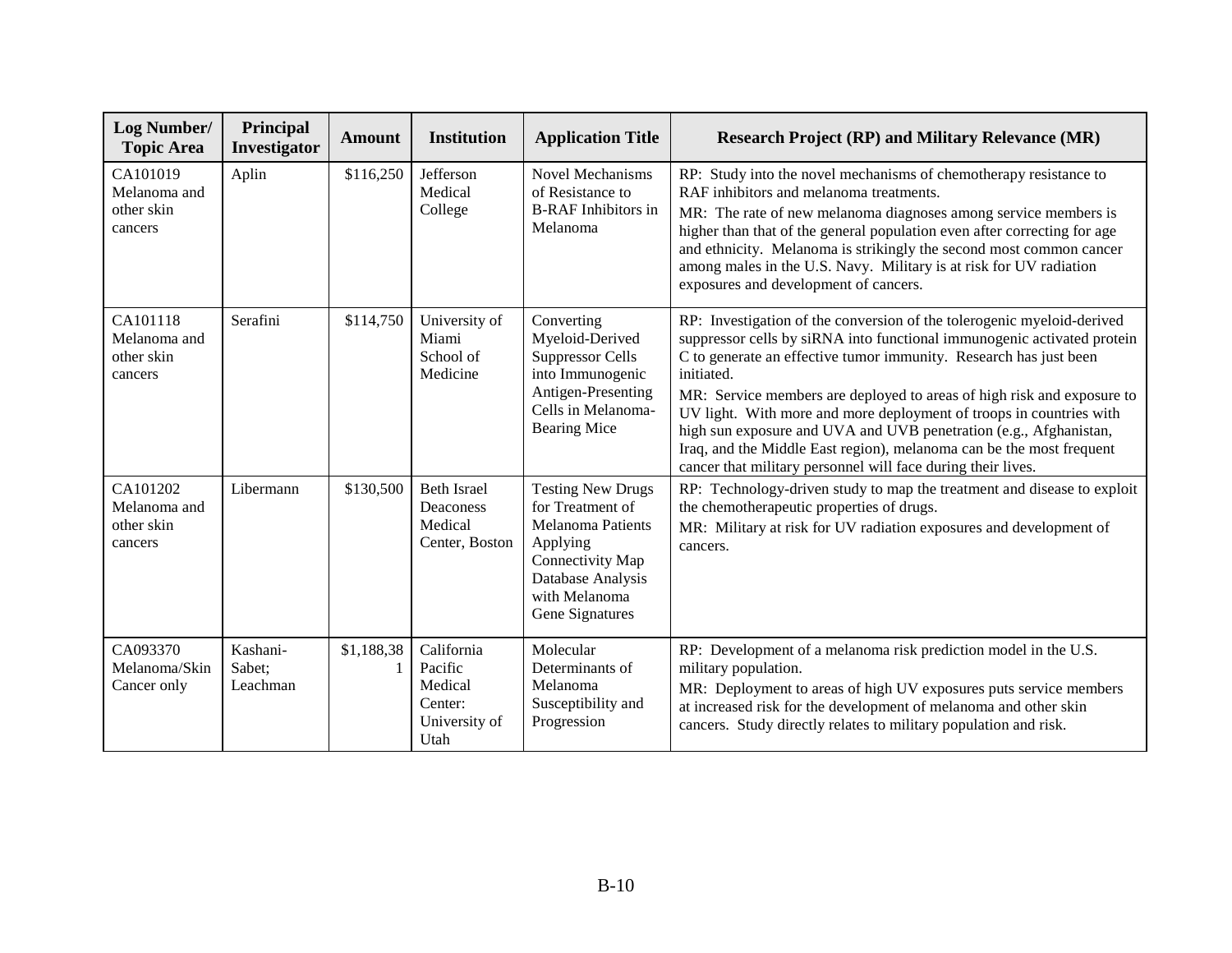| Log Number/<br><b>Topic Area</b>          | Principal<br>Investigator       | <b>Amount</b>   | <b>Institution</b>                              | <b>Application Title</b>                                                                                                       | <b>Research Project (RP) and Military Relevance (MR)</b>                                                                                                                                                                                                                                                                                                                               |
|-------------------------------------------|---------------------------------|-----------------|-------------------------------------------------|--------------------------------------------------------------------------------------------------------------------------------|----------------------------------------------------------------------------------------------------------------------------------------------------------------------------------------------------------------------------------------------------------------------------------------------------------------------------------------------------------------------------------------|
| CA093471<br>Melanoma/Skin<br>Cancer only  | Hernando:<br>Osman              | \$1,187,98<br>4 | New York<br>University<br>School of<br>Medicine | Altered microRNAs<br>in Melanoma Brain<br>Metastasis                                                                           | RP: Characterization of the metastasis potential of melanomas. Ongoing<br>study. Outcomes: Two published manuscripts: (1) Gaziel-Sovran A,<br>Segura MF, Di Micco R, et al. 2011. Cancer Cell 20(1):104-118.<br>(2) Zakrzewski J, Geraghty LN, Rose AE, et al. 2011. Cancer<br>117(8):1711-1720.                                                                                       |
|                                           |                                 |                 |                                                 |                                                                                                                                | MR: The prevention, detection, and treatment of melanoma are of<br>particular importance to the military population, who are at high risk due<br>to the deployment related exposure to UV radiation.                                                                                                                                                                                   |
| CA093473<br>Melanoma/Skin<br>Cancer only  | Halaban:<br>Brash:<br>Bosenberg | \$1,196,00      | Yale<br>University                              | UVL, ROS,<br>Pigmentation,<br>Genetic<br>Predisposition, and<br>Epigenetic Gene<br>Silencing in<br>Melanoma                    | RP: Study of the linkage between reactive oxygen species (ROS),<br>genetic and epigenetic changes, and UV radiation leading to melanoma<br>development.<br>MR: The prevention, detection, and treatment of melanoma are of<br>particular importance to the military population, who are at high risk due<br>to the deployment-related exposure to UV radiation.                        |
| CA093108<br>Non-invasive<br>Ablation only | O'Donnell                       | \$114,836       | University of<br>California,<br>Davis           | Immuno-<br>Nanomicelles<br>Targeted Therapy of<br>Non-Hodgkin's<br>Lymphoma                                                    | RP. Research into fabrication and development of nanomicelles for the<br>direct delivery of treatment (chemotherapy) to disease site (non-<br>Hodgkins lymphoma).<br>MR: Biomedical development of nanotechnology that is translatable to<br>various treatments for diseases, conditions, and injuries specific to the<br>military deployments and exposure risks, e.g., Agent Orange. |
| CA093166<br>Non-invasive<br>Ablation only | Gach                            | \$134,884       | Nevada<br>Cancer<br>Institute                   | <b>Targeted RF</b><br><b>Ablation of Tumors</b><br>Using Monocyte/<br>Macrophage<br>Carriers of<br>Conductive<br>Nanoparticles | RP: Development of radiofrequency (RF) ablation therapies for specific<br>treatment of tumors.<br>MR: Development of a new treatment modality for tumor ablation may<br>translate to expansive medical methodologies with military benefit.                                                                                                                                            |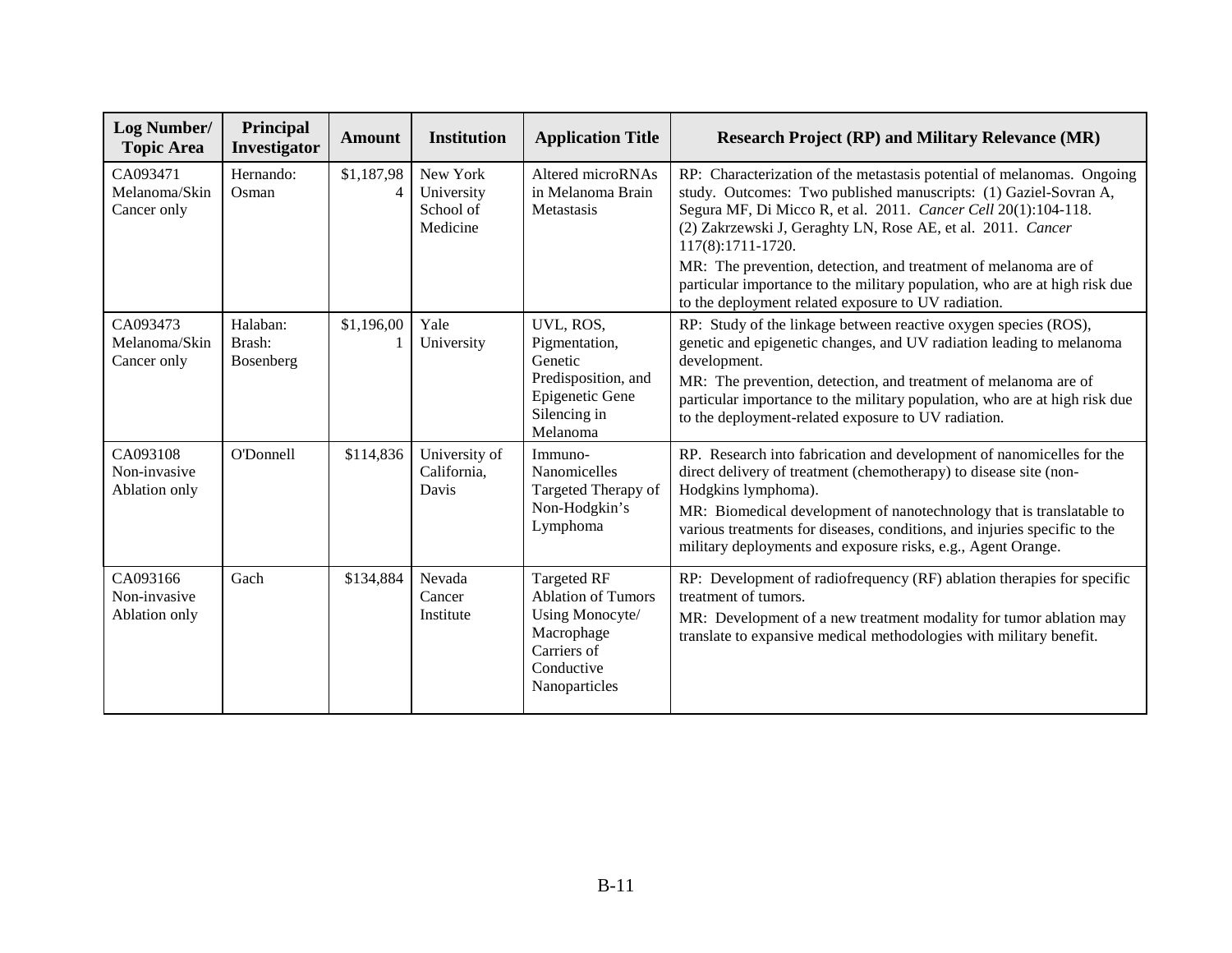| <b>Log Number/</b><br><b>Topic Area</b>    | Principal<br>Investigator | <b>Amount</b> | <b>Institution</b>                                     | <b>Application Title</b>                                                               | <b>Research Project (RP) and Military Relevance (MR)</b>                                                                                                                                                                                                                                                                                                                                                                                                          |
|--------------------------------------------|---------------------------|---------------|--------------------------------------------------------|----------------------------------------------------------------------------------------|-------------------------------------------------------------------------------------------------------------------------------------------------------------------------------------------------------------------------------------------------------------------------------------------------------------------------------------------------------------------------------------------------------------------------------------------------------------------|
| CA093180<br>Non-invasive<br>Ablation only  | <b>Berdis</b>             | \$117,684     | Case Western<br>Reserve<br>University                  | Gold-Containing<br>Nucleosides as<br>Noninvasive<br><b>Ablation Agents</b>             | RP: Development of gold-containing nucleosides as target agents to<br>potentiate the efficacy of ionizing radiation for maximal tumor ablation.<br>Outcomes: Meeting presentations and invention disclosure submitted to<br>the Technology Transfer office at Case Western Reserve University.<br>MR: Technological advances supported by the military increase the<br>ability of military medicine to answer the needs of service members and<br>their families. |
| CA093210<br>Non-invasive<br>Ablation only  | Pan                       | \$117,000     | Chicago,<br>University of                              | <b>Testing Delivery</b><br>Platforms for New<br>Anticancer tRNA-<br><b>Based Drugs</b> | RP: Development of killer tRNA nanoparticles as blood cancer<br>treatment.<br>MR: The military benefits through the development of drug delivery<br>systems to decrease side effects and increase efficacy. Technology can<br>be broadly employed for various treatments outside cancer.                                                                                                                                                                          |
| CA093389 non-<br>invasive<br>Ablation only | Torti                     | \$598,307     | <b>Wake Forest</b><br>University<br>Health<br>Sciences | Targeted<br>Nanoparticles for<br>Kidney Cancer<br>Therapy                              | RP: Development of novel optically activated multifunctional nanotubes<br>to target and kill renal cancer cells.<br>MR: Biomedical development of nanotechnology that is translatable to<br>various treatments for diseases, conditions, and injuries specific to the<br>military will benefit military personnel.                                                                                                                                                |
| CA093453<br>nonvasive<br>Ablation only     | Panyam                    | \$670,720     | University of<br>Minnesota,<br><b>Twin Cities</b>      | <b>Targeted Magnetic</b><br>Hyperthermia for<br>Lung Cancer                            | RP: Development of super-paramagnetic iron oxide nanoparticles to<br>specifically target lung tumor cells Outcomes: Multiple meeting<br>presentations.<br>MR: Military biomedical development of nanotechnology that is<br>translatable to various treatments for diseases, conditions, and injuries<br>specific to the military will benefit military personnel.                                                                                                 |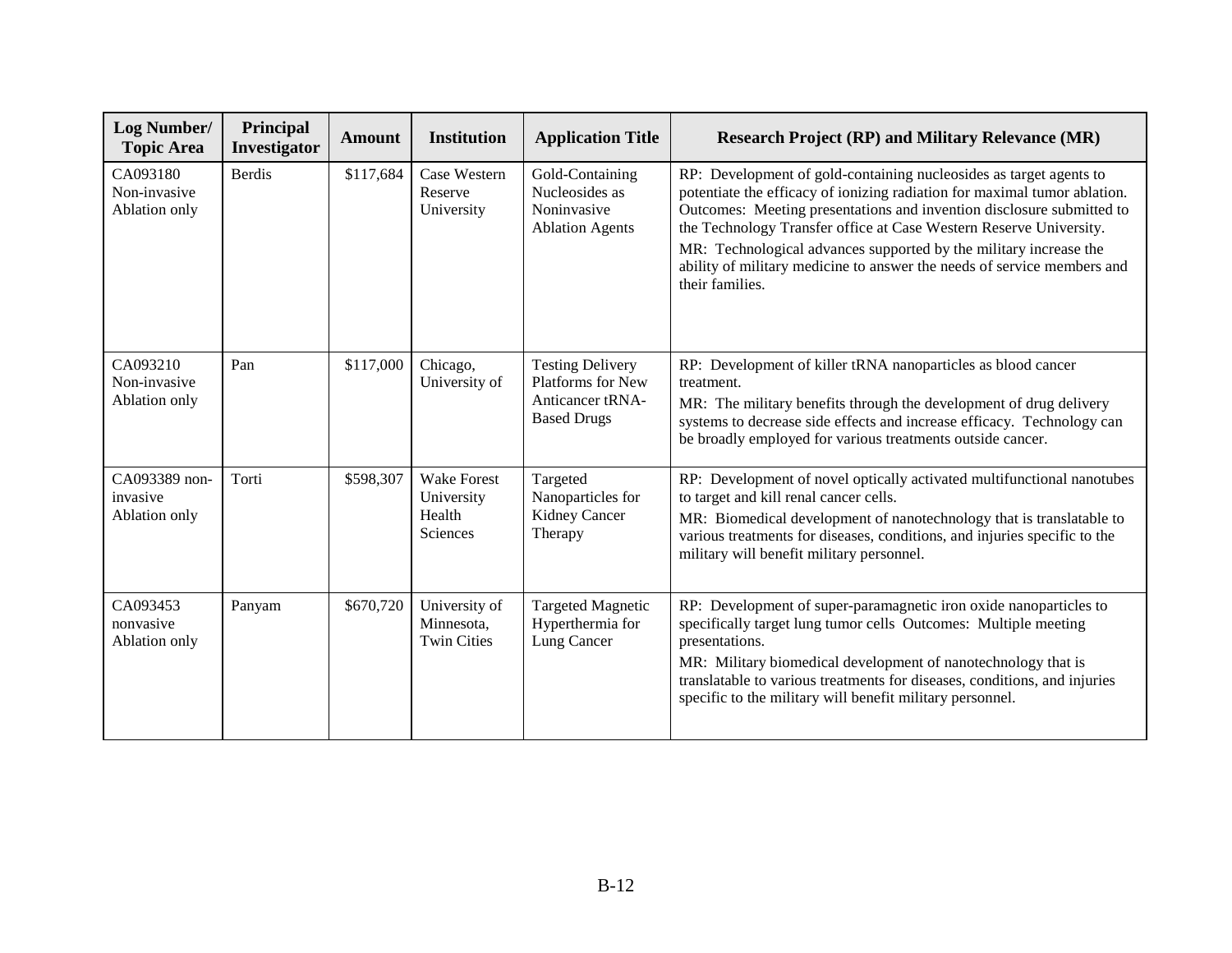| Log Number/<br><b>Topic Area</b>             | Principal<br>Investigator                 | <b>Amount</b>   | <b>Institution</b>                                                               | <b>Application Title</b>                                                                                                  | <b>Research Project (RP) and Military Relevance (MR)</b>                                                                                                                                                                                                                                                                                                                                                                                                                                                                                                                               |
|----------------------------------------------|-------------------------------------------|-----------------|----------------------------------------------------------------------------------|---------------------------------------------------------------------------------------------------------------------------|----------------------------------------------------------------------------------------------------------------------------------------------------------------------------------------------------------------------------------------------------------------------------------------------------------------------------------------------------------------------------------------------------------------------------------------------------------------------------------------------------------------------------------------------------------------------------------------|
| CA093469<br>Pediatric Brain<br>Tumor only    | Gilbertson:<br>Guy:<br>Ellison:<br>Malkin | \$1,786,22<br>9 | St. Jude<br>Children's<br>Research<br>Hospital:<br>Hospital for<br>Sick Children | Molecular-Targeted<br>Therapies of<br>Childhood Choroid<br>Plexus Carcinoma                                               | RP: Large throughput screening to study candidate oncogenes and<br>potential drug targets for rare cancers.<br>MR: Development of cost-efficient screening techniques for rare<br>diseases will benefit military medicine.                                                                                                                                                                                                                                                                                                                                                             |
| CA100157<br>Pediatric Brain<br>Tumors        | Read                                      | \$465,000       | Emory<br>University                                                              | Identification and<br>Characterization of<br>Metastatic Cancer<br>Stem Cells in<br>Medulloblastoma                        | RP: The purpose of this study is to identify and characterize the cells<br>responsible for metastatic disease in medulloblastoma patients, identify<br>genetic markers that predict metastasis, and find novel molecular target<br>for therapeutics. Research has just been initiated.<br>MR: Epidemiology studies have shown that several forms of cancer<br>including pediatric brain tumors have higher incidence in military<br>populations compared to the general population. Environmental<br>exposure to cytotoxic and chemical carcinogens could be a contributing<br>factor. |
| CA100335<br>Pediatric Brain<br>Tumors        | Keating                                   | \$450,843       | University of<br>Colorado<br>Denver                                              | <b>Targeting Pediatric</b><br>Glioma with<br>Apoptosis and<br>Autophagy<br>Manipulation                                   | RP: Study seeks to understand the molecular signaling mechanisms<br>involved in pediatric glioma cell survival with the goal to manipulate<br>them and develop novel efficacious therapies.<br>MR: The health and welfare of the force is partially determined by the<br>health and welfare of their supportive family. Military missions benefit<br>when the warfighters' families are healthy and well.                                                                                                                                                                              |
| CA100469<br>Pediatric Brain<br><b>Tumors</b> | Zong                                      | \$531,373       | University of<br>Oregon                                                          | Social Behavior in<br>Medulloblastoma:<br><b>Functional Analysis</b><br>of Tumor-<br><b>Supporting Glial</b><br>Cells     | RP: Investigation into the fundamentals of understanding the crosstalk<br>between glial cells and medulloblastoma.<br>MR: The health and welfare of the force is partially determined by the<br>health and welfare of their supportive family. Military missions benefit<br>when the warfighters' families are healthy and well.                                                                                                                                                                                                                                                       |
| CA100601<br>Pediatric Brain<br><b>Tumors</b> | Becher                                    | \$456,583       | Duke<br>University                                                               | Genetically<br><b>Engineered Mouse</b><br>Model of Diffuse<br><b>Intrinsic Pontine</b><br>Glioma as a<br>Preclinical Tool | RP: Development of valid animal models to promote understanding of<br>tumorigenesis, safety, and toxicities of therapies and identification of<br>novel therapeutic targets and/or resistance mechanisms.<br>MR: The health and welfare of the force is determined by the health and<br>welfare of their supportive family. Military missions benefit when the<br>warfighters' families are healthy and well.                                                                                                                                                                          |